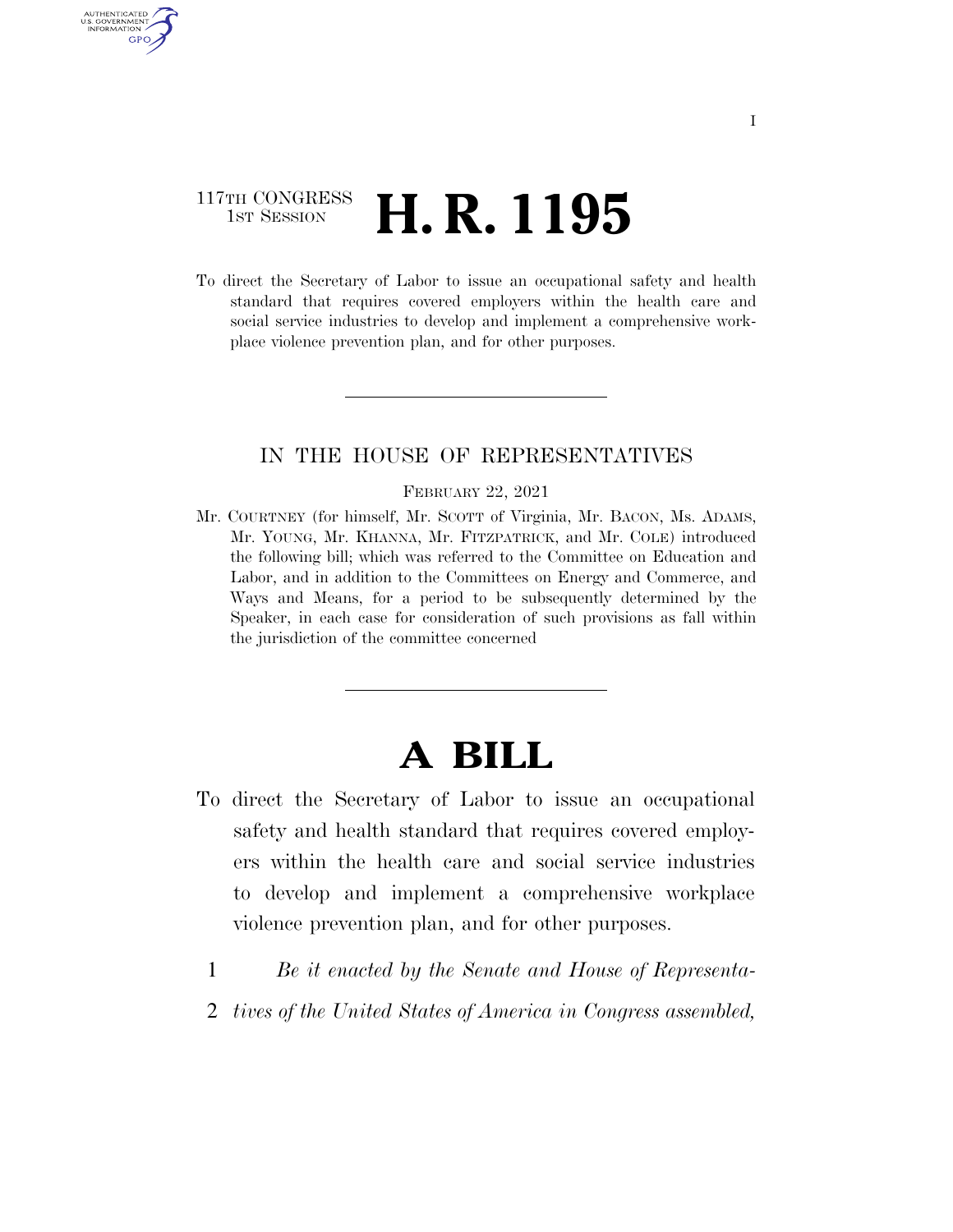#### **SECTION 1. SHORT TITLE.**

 This Act may be cited as the ''Workplace Violence Prevention for Health Care and Social Service Workers Act''.

#### **SEC. 2. FINDINGS.**

Congress finds the following:

 (1) In a 2016 report entitled, ''Workplace Safe- ty and Health: Additional Efforts Needed to Help Protect Health Care Workers from Workplace Vio- lence'', the Government Accountability Office re- ported over 730,000 cases of health care workplace assaults over the 5-year span from 2009 through 2013, based on Bureau of Justice Statistics data.

 (2) The health care and social service industries experience the highest rates of injuries caused by workplace violence. Nurses, social workers, psy- chiatric, home health, and personal care aides are all at increased risk for injury caused by workplace vio- lence. The Bureau of Labor Statistics reported that in 2019, rates of violence and injury caused by per- sons in these workplaces ranged from 3.8 times to as high as 82 times the average American work-place.

•**HR 1195 IH** (3) The Bureau of Labor Statistics reports that health care and social service workers suffered 73 percent of all workplace violence injuries caused by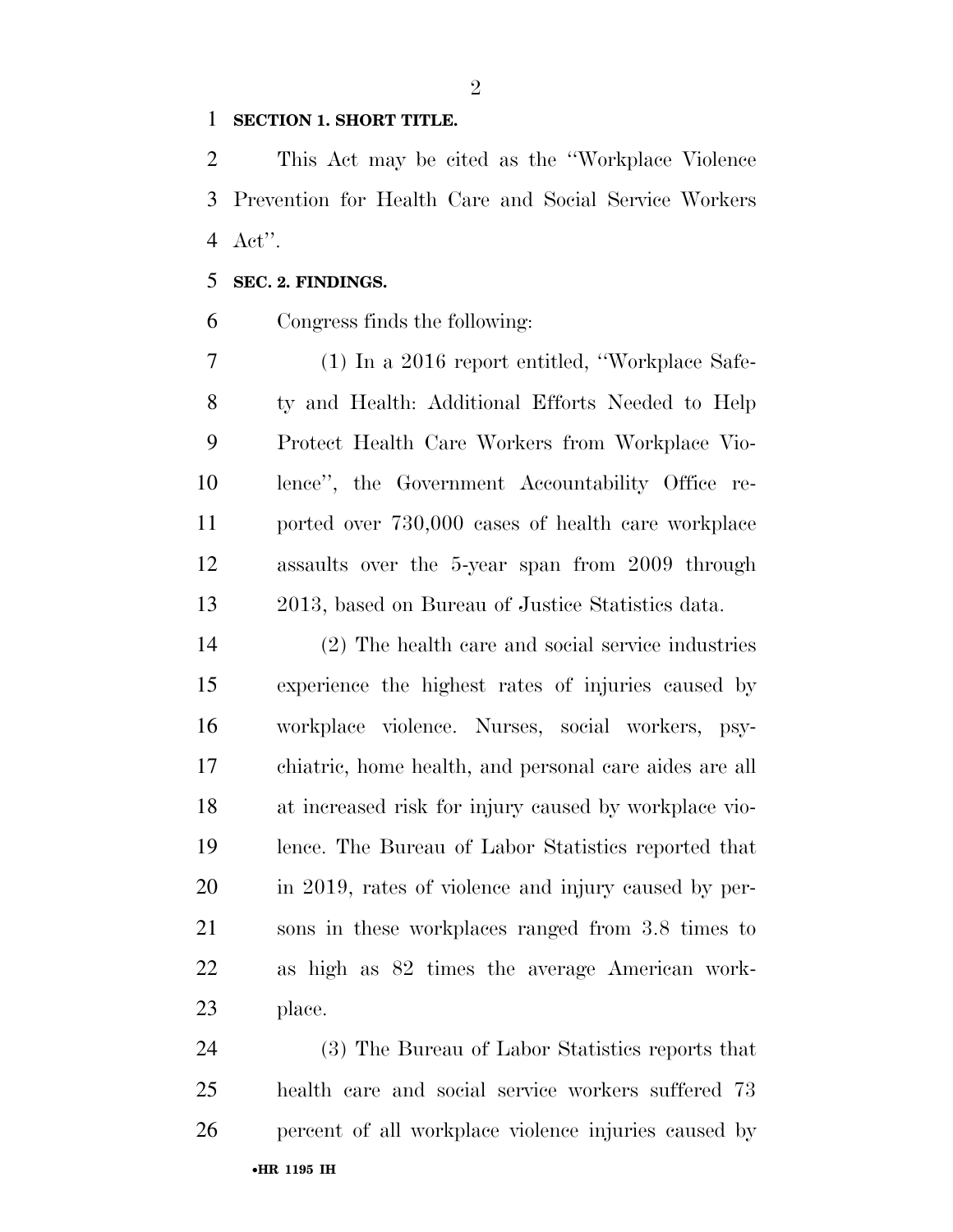(6) Violence in health care settings has adverse

higher than reported levels.

lence is affecting patient care.

 impacts on workers and patients, compromising 20 quality of care.

 (7) Studies have demonstrated that workplace violence prevention programs tailored to the needs of specific work areas and State-based workplace vio- lence prevention legislation are strongly associated with reductions in workplace violence.

persons in 2018 and are nearly 5 times as likely to

suffer a workplace violence injury than workers over-

(4) According to a survey of 3,500 American

emergency physicians conducted by the American

College of Emergency Physicians, 47 percent of

emergency room doctors have been physically as-

saulted at work, and 8 in 10 report that this vio-

(5) Workplace violence in health care and social

service sectors is increasing. Bureau of Labor Statis-

tics data show that private sector injury rates of

workplace violence in health care and social service

sectors increased by 54 percent between 2001 and

2018. Due to under-reporting, actual injury rates

from workplace violence are widely recognized to be

•**HR 1195 IH**

all.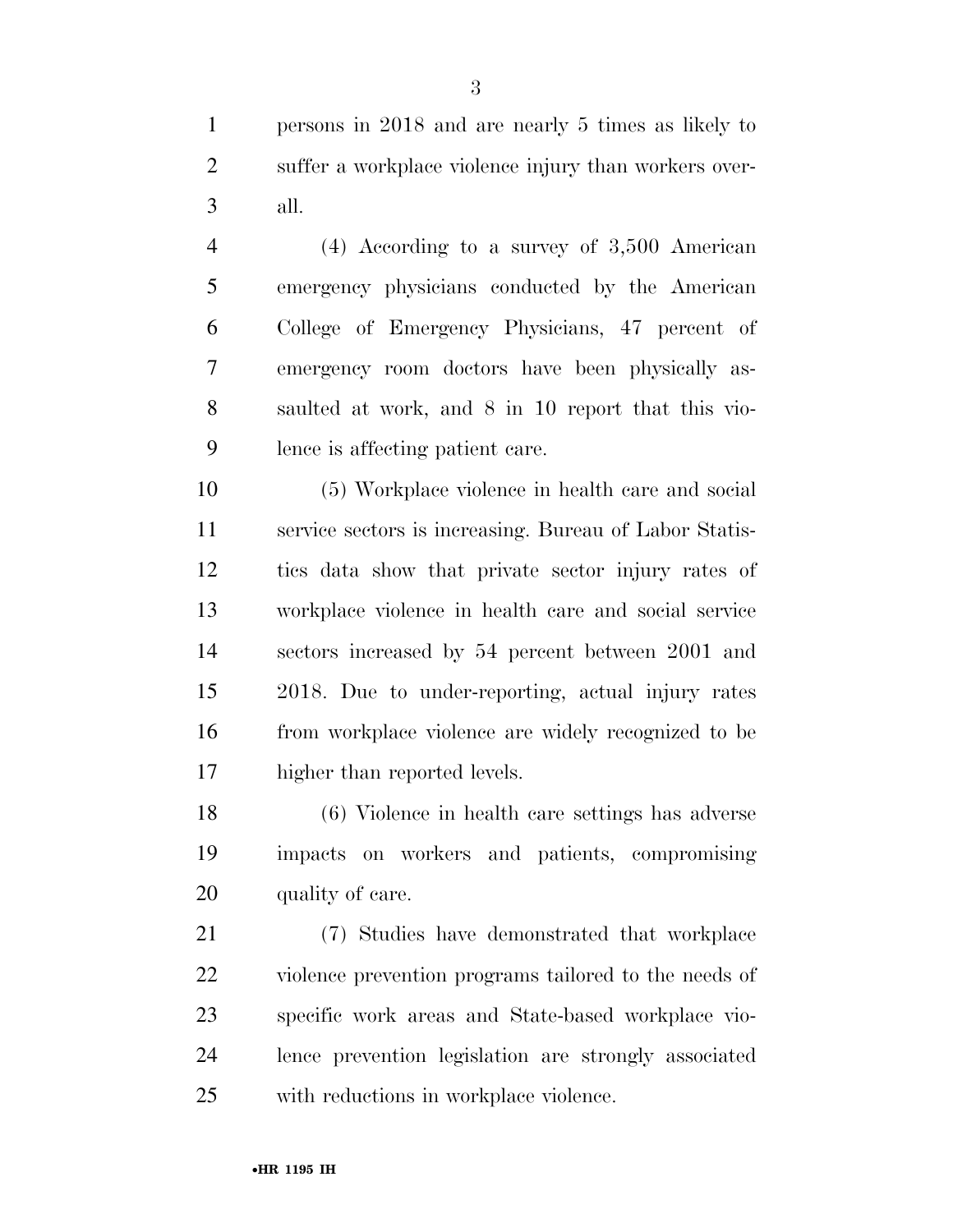(8) Studies have found that proper staff train- ing, appropriate staffing levels, sufficient resources, and the use of evidence based interventions (such as effective communication with patients using de-esca- lation techniques and noncoercive use of medica- tions) can reduce the risks to the safety of both pa-tients and staff, using least-restrictive measures.

 (9) The Occupational Safety and Health Ad- ministration has issued ''Guidelines for Preventing Workplace Violence for Healthcare and Social Serv- ice Workers'', however, this guidance is not enforce- able. Absent an enforceable standard, employers lack mandatory requirements to implement an effective and ongoing violence prevention program that pro-vides protection of workers from workplace violence.

 (10) Nine States have mandated that certain types of health care facilities implement workplace violence prevention programs. On April 1, 2018, the Division of Occupational Safety and Health of the State of California issued a comprehensive standard (''Workplace Violence Prevention in Health Care'') that requires health care facilities to implement a workplace violence prevention plan.

 (11) Employer organizations have challenged the Occupational Safety and Health Administra-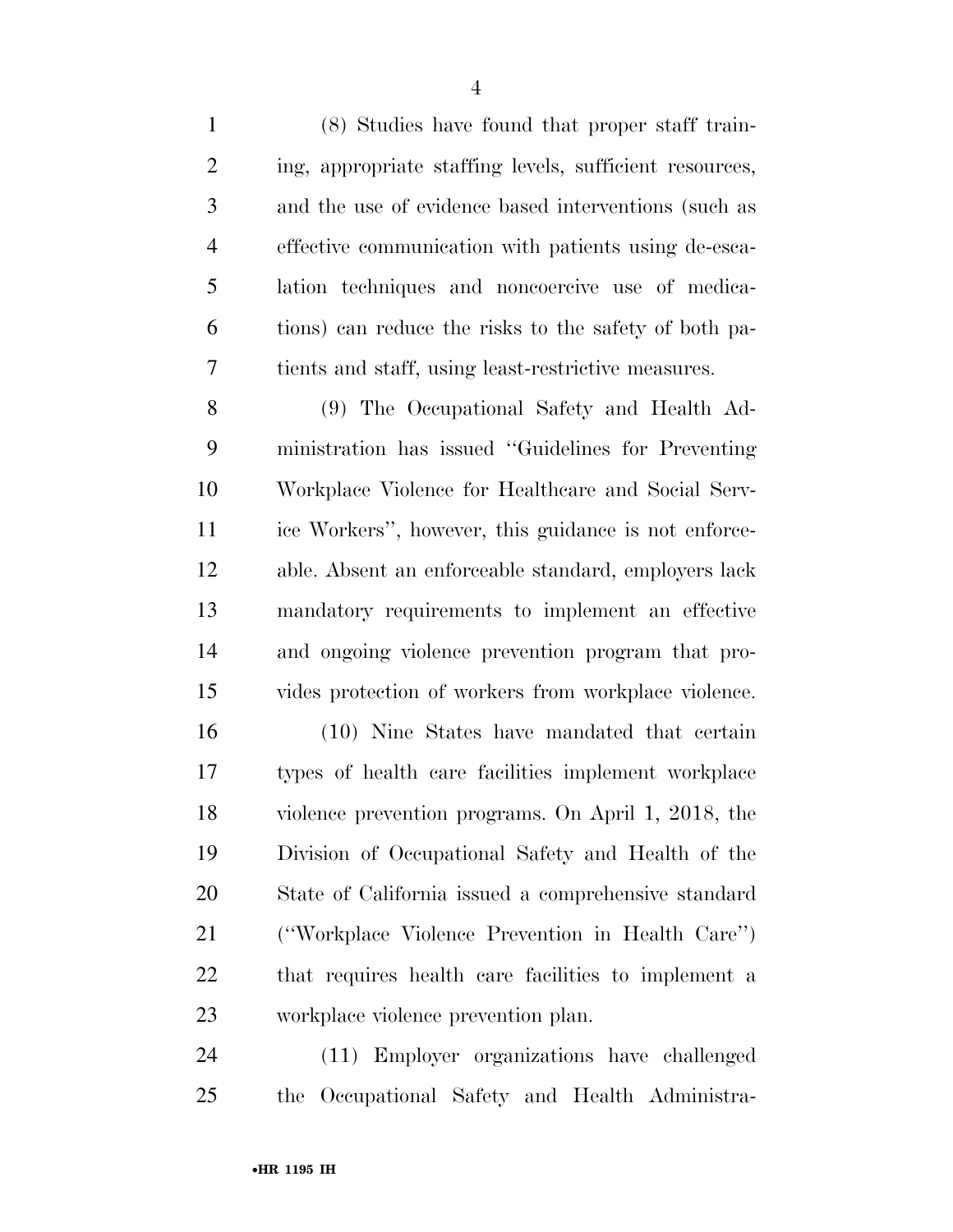tion's authority to utilize the General Duty Clause of the Occupational Safety and Health Act of 1970 to enforce against workplace violence hazards, argu- ing that Congress did not intend to cover workplace violence under such clause when the Act was enacted in 1970.

 (12) The Occupational Safety and Health Ad- ministration (OSHA) received two petitions for rule- making in July of 2016, calling on OSHA to pro- mulgate a violence prevention standard for health care and social service sectors. On December 6, 2016, OSHA issued a Request for Information (RFI) soliciting information on this issue. On Janu- ary 10, 2017, OSHA conducted a public meeting to receive stakeholder input and to supplement the on-16 line comments submitted in response to the RFI. At that meeting, OSHA announced it accepted the peti- tions and would develop a Federal standard to pre- vent workplace violence in health care and social service settings. The Trump administration failed to meet any of its deadlines to move the workplace vio- lence rulemaking forward. It normally takes OSHA 23 ten to twenty years to finalize a major OSHA stand-ard. Therefore, legislation is necessary to ensure the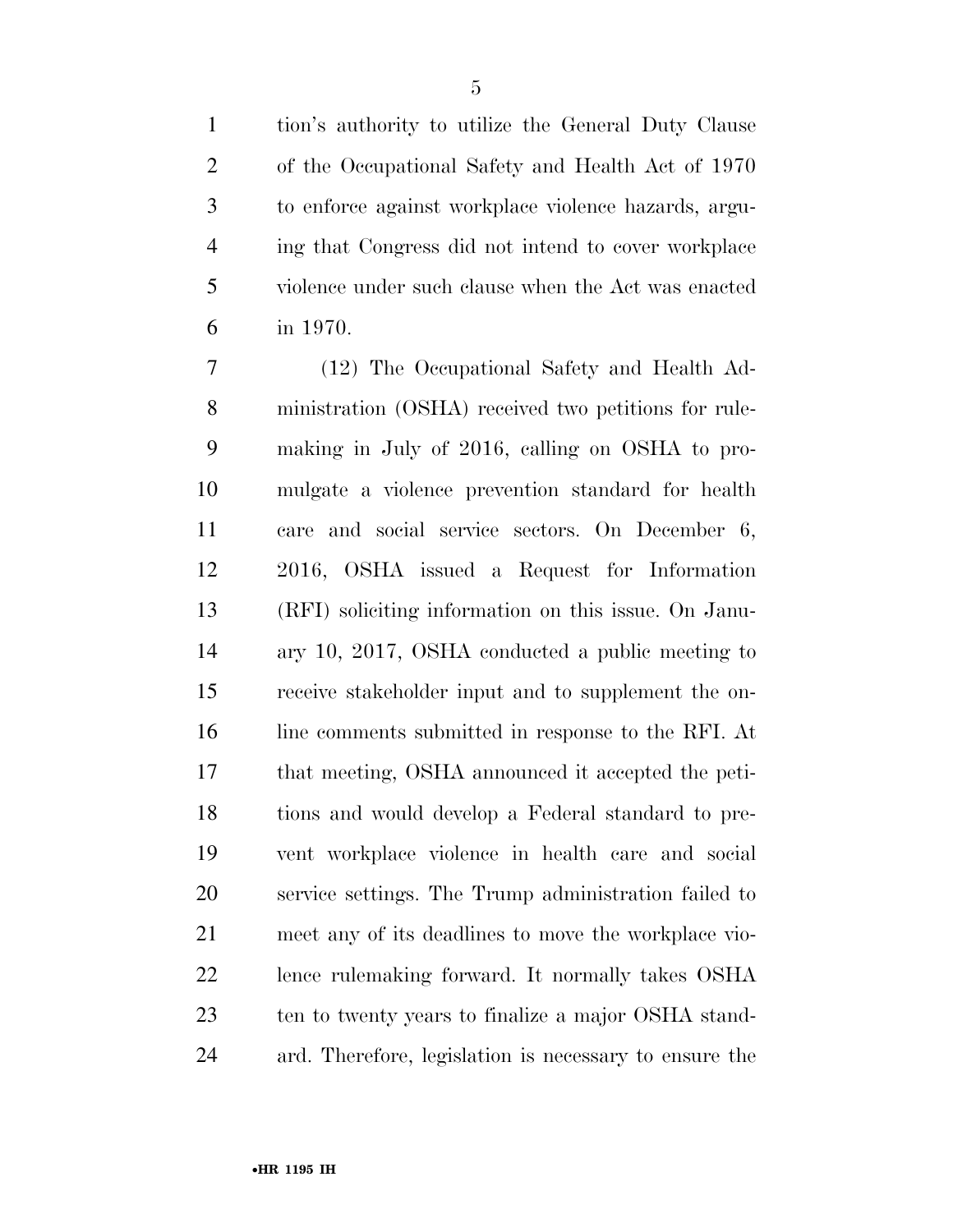- 1 timely development of a standard to protect workers
- 2 in health care and social service settings.

#### 3 **SEC. 3. TABLE OF CONTENTS.**

#### 4 The table of contents for this Act is as follows:

- Sec. 1. Short title.
- Sec. 2. Findings.
- Sec. 3. Table of contents.

#### TITLE I—WORKPLACE VIOLENCE PREVENTION STANDARD

- Sec. 101. Workplace violence prevention standard.
- Sec. 102. Scope and application.
- Sec. 103. Requirements for workplace violence prevention standard.
- Sec. 104. Rules of construction.
- Sec. 105. Other definitions.

#### TITLE II—AMENDMENTS TO THE SOCIAL SECURITY ACT

Sec. 201. Application of the workplace violence prevention standard to certain facilities receiving Medicare funds.

## 5 **TITLE I—WORKPLACE VIOLENCE**  6 **PREVENTION STANDARD**

#### 7 **SEC. 101. WORKPLACE VIOLENCE PREVENTION STANDARD.**

- 8 (a) INTERIM FINAL STANDARD.—
- 9 (1) IN GENERAL.—Not later than 1 year after 10 the date of enactment of this Act, the Secretary of 11 Labor shall issue an interim final standard on work-12 place violence prevention—
- 13 (A) to require certain employers in the 14 health care and social service sectors, and cer-15 tain employers in sectors that conduct activities 16 similar to the activities in the health care and 17 social service sectors, to develop and implement 18 a comprehensive workplace violence prevention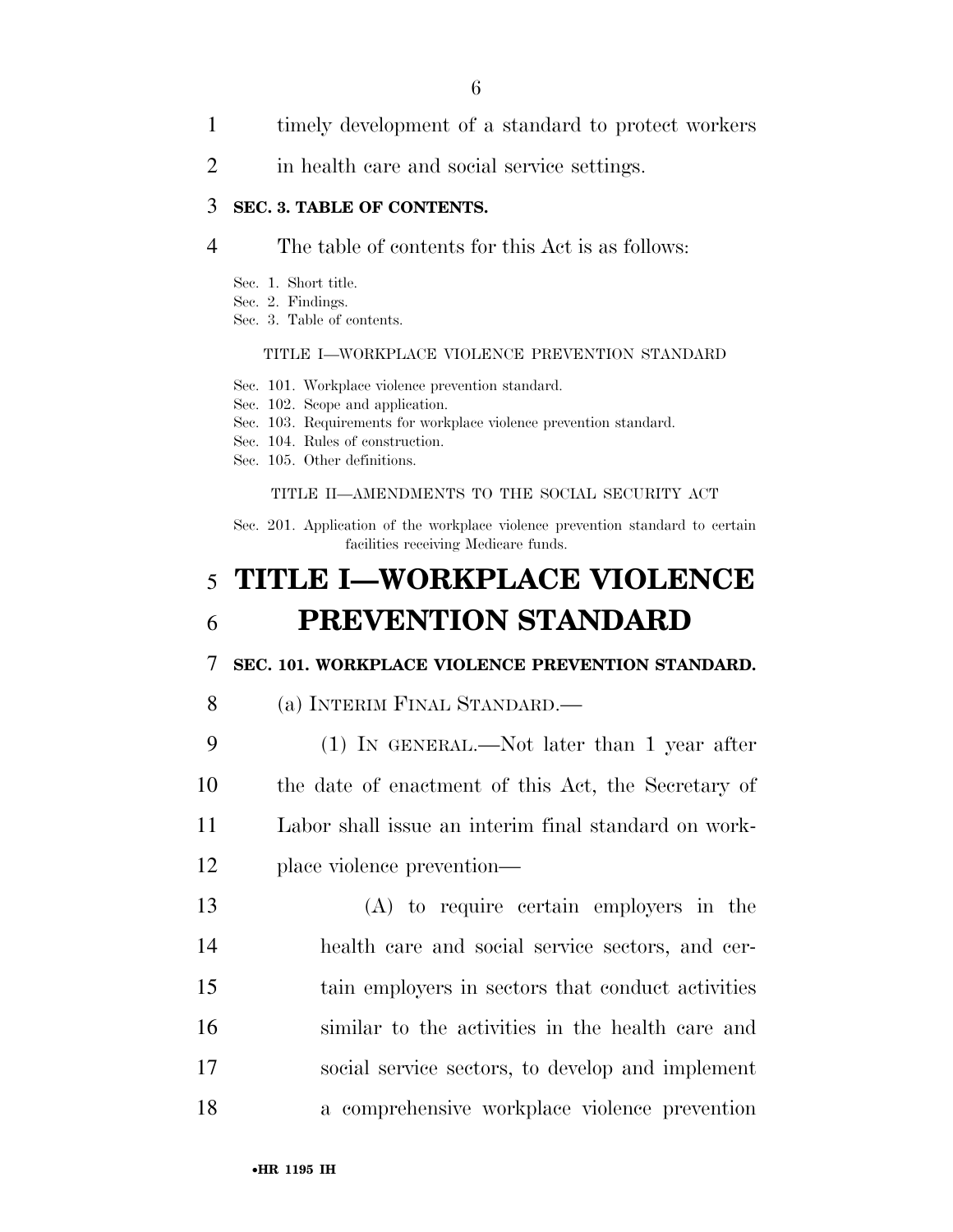| $\mathbf{1}$   | plan and carry out other activities or require-      |
|----------------|------------------------------------------------------|
| $\overline{2}$ | ments described in section 103 to protect health     |
| 3              | care workers, social service workers, and other      |
| $\overline{4}$ | personnel from workplace violence; and               |
| 5              | (B) that shall, at a minimum, be based on            |
| 6              | the Guidelines for Preventing Workplace Vio-         |
| 7              | lence for Healthcare and Social Service Work-        |
| 8              | ers published by the Occupational Safety and         |
| 9              | Health Administration of the Department of           |
| 10             | Labor in 2015 and adhere to the requirements         |
| 11             | of this title.                                       |
| 12             | (2) INAPPLICABLE PROVISIONS OF LAW AND               |
| 13             | EXECUTIVE ORDER.—The following provisions of law     |
| 14             | and Executive orders shall not apply to the issuance |
| 15             | of the interim final standard under this subsection: |
| 16             | (A) The requirements applicable to occupa-           |
| 17             | tional safety and health standards under section     |
| 18             | 6(b) of the Occupational Safety and Health Act       |
| 19             | of 1970 (29 U.S.C. $655(b)$ ).                       |
| 20             | (B) The requirements of chapters 5 and 6             |
| 21             | of title 5, United States Code.                      |
| 22             | $(C)$ Subchapter I of chapter 35 of title 44,        |
| 23             | United States Code (commonly referred to as          |
| 24             | the "Paperwork Reduction Act").                      |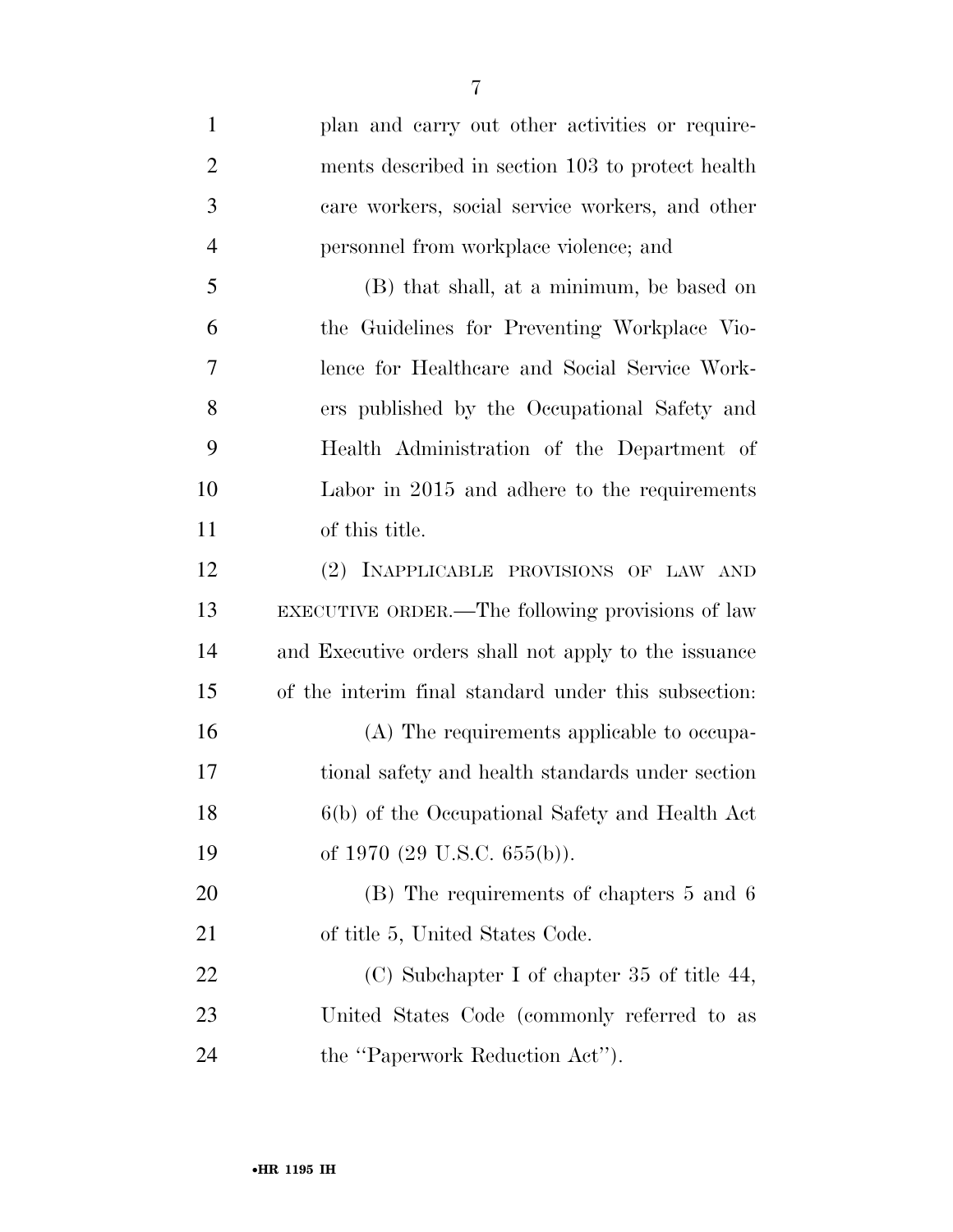| $\mathbf{1}$   | (3) NOTICE AND COMMENT.-Notwithstanding                |
|----------------|--------------------------------------------------------|
| $\overline{2}$ | paragraph $(2)(B)$ , the Secretary shall, prior to     |
| 3              | issuing the interim final standard under this sub-     |
| $\overline{4}$ | section, provide notice in the Federal Register of the |
| 5              | interim final standard and a 30-day period for pub-    |
| 6              | lic comment.                                           |
| $\overline{7}$ | (4) EFFECTIVE DATE OF INTERIM STAND-                   |
| 8              | ARD.—The interim final standard shall—                 |
| 9              | (A) take effect on a date that is not later            |
| 10             | than 30 days after issuance, except that such          |
| 11             | interim final standard may include a reasonable        |
| 12             | phase-in period for the implementation of re-          |
| 13             | quired engineering controls that take effect           |
| 14             | after such date;                                       |
| 15             | (B) be enforced in the same manner and                 |
| 16             | to the same extent as any standard promul-             |
| 17             | gated under section 6(b) of the Occupational           |
| 18             | Safety and Health Act of 1970 (29 U.S.C.               |
| 19             | $655(b)$ ; and                                         |
| 20             | (C) be in effect until the final standard de-          |
| 21             | scribed in subsection (b) becomes effective and        |
| 22             | enforceable.                                           |
| 23             | (5) FAILURE TO PROMULGATE.—If an interim               |
| 24             | final standard described in paragraph (1) is not       |
| 25             | issued not later than 1 year of the date of enactment  |
|                |                                                        |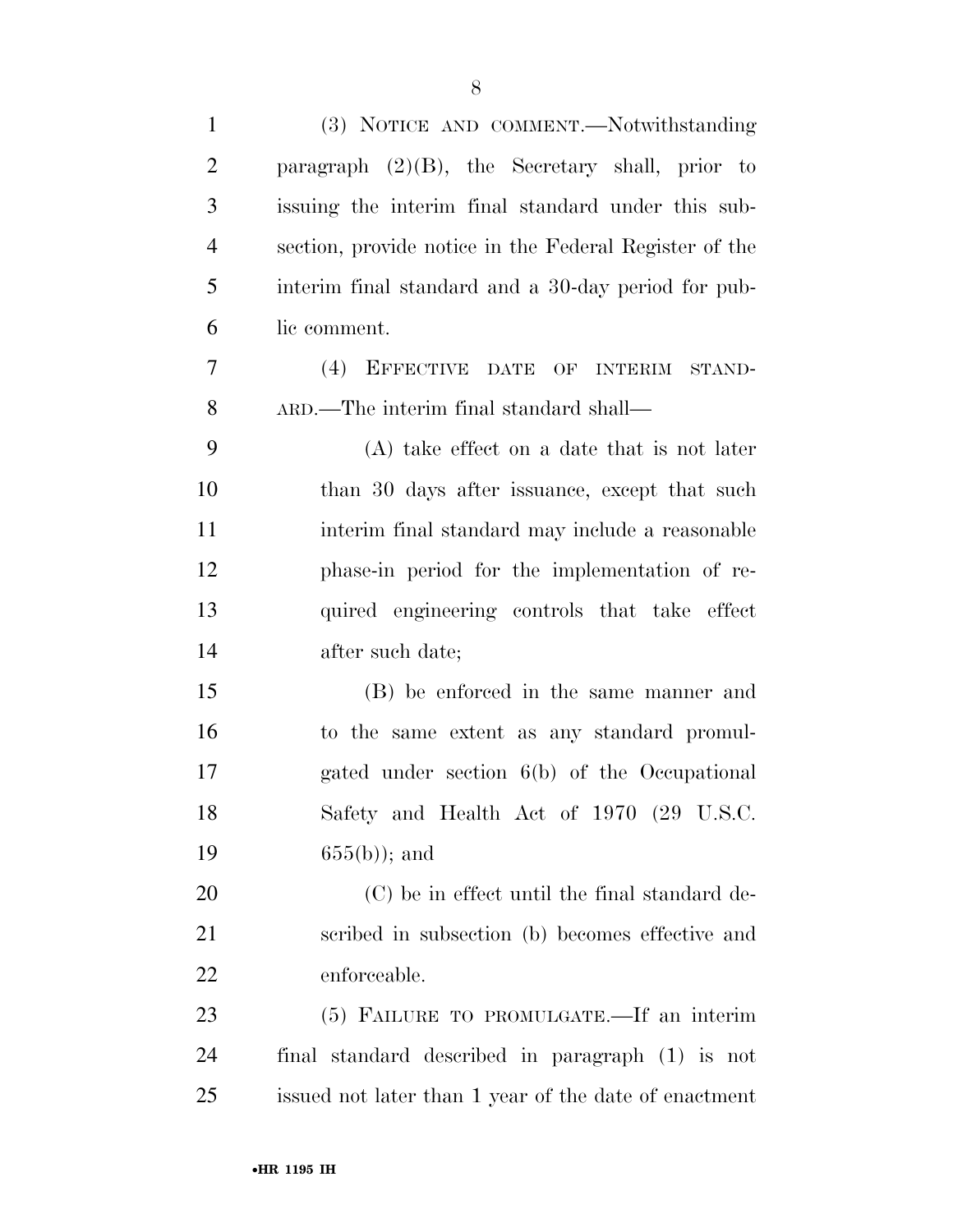| $\mathbf{1}$   | of this Act, the provisions of this title shall be in ef-      |
|----------------|----------------------------------------------------------------|
| $\overline{c}$ | fect and enforced in the same manner and to the                |
| 3              | same extent as any standard promulgated under sec-             |
| $\overline{4}$ | tion 6(b) of the Occupational Safety and Health Act            |
| 5              | $(29 \text{ U.S.C. } 655(b))$ until such provisions are super- |
| 6              | seded in whole by an interim final standard issued             |
| 7              | by the Secretary that meets the requirements of                |
| 8              | $\frac{1}{2}$ paragraph (1).                                   |
| 9              | (b) FINAL STANDARD.—                                           |
| 10             | (1) PROPOSED STANDARD.—Not later than 2                        |
| 11             | years after the date of enactment of this Act, the             |
| 12             | Secretary of Labor shall, pursuant to section 6 of             |
| 13             | the Occupational Safety and Health Act (29 U.S.C.)             |
| 14             | 655), promulgate a proposed standard on workplace              |
| 15             | violence prevention—                                           |
| 16             | $(A)$ for the purposes described in sub-                       |
| 17             | section $(a)(1)(A)$ ; and                                      |
| 18             | (B) that shall include, at a minimum, re-                      |
| 19             | quirements contained in the interim final stand-               |
| 20             | ard promulgated under subsection (a).                          |
| 21             | (2) FINAL STANDARD.—Not later than<br>- 42                     |
| 22             | months after the date of enactment of this Act, the            |
| 23             | Secretary shall issue a final standard on such pro-            |
| 24             | posed standard that shall—                                     |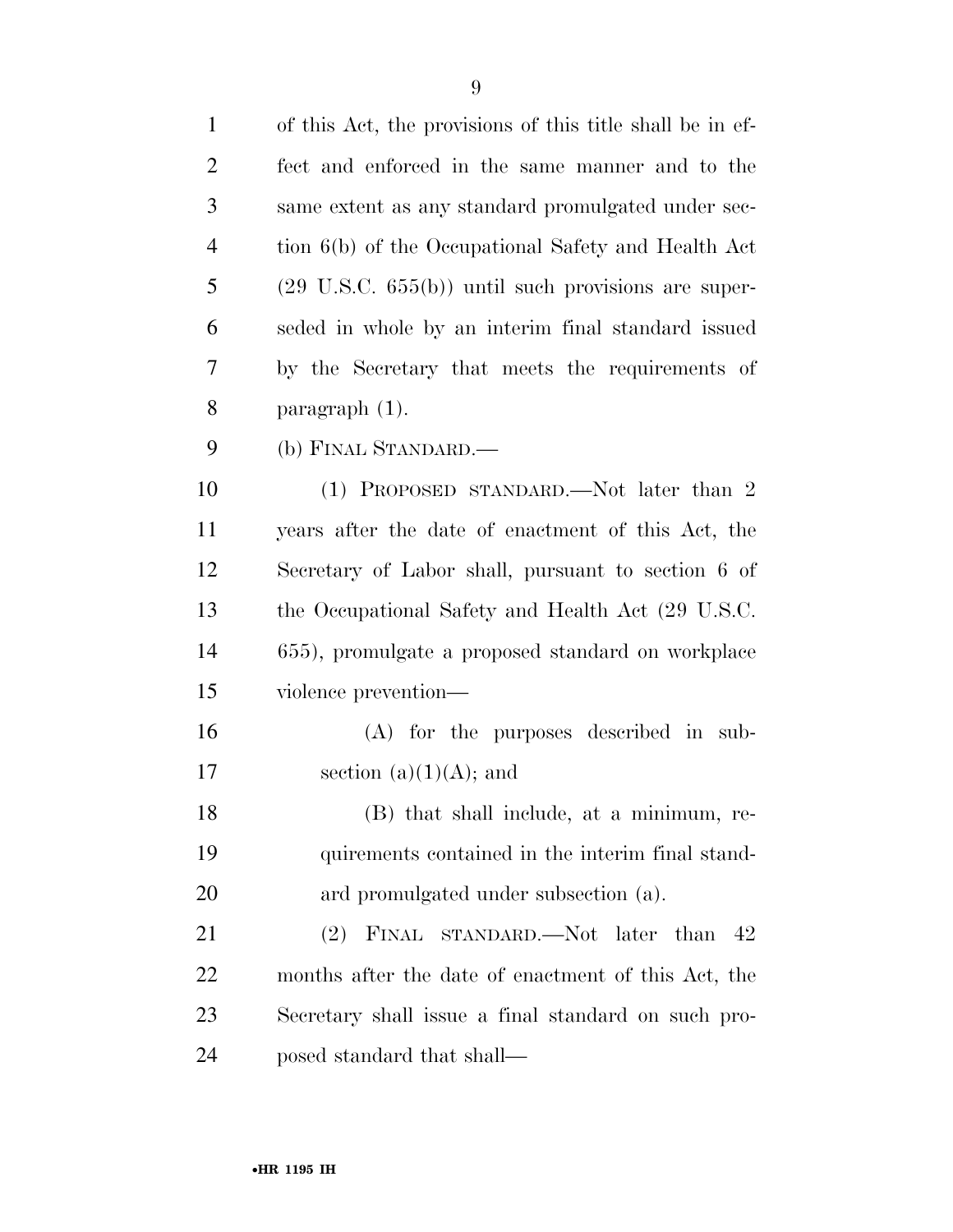| $\mathbf{1}$   | (A) provide no less protection than any                 |
|----------------|---------------------------------------------------------|
| $\overline{2}$ | workplace violence standard adopted by a State          |
| 3              | plan that has been approved by the Secretary            |
| $\overline{4}$ | under section 18 of the Occupational Safety             |
| 5              | and Health Act of 1970 $(29 \text{ U.S.C. } 667)$ ; and |
| 6              | (B) be effective and enforceable in the                 |
| 7              | same manner and to the same extent as any               |
| 8              | standard promulgated under section 6(b) of the          |
| 9              | Occupational Safety and Health Act of 1970              |
| 10             | $(29 \text{ U.S.C. } 655(b)).$                          |
| 11             | SEC. 102. SCOPE AND APPLICATION.                        |
| 12             | In this title:                                          |
|                |                                                         |
| 13             | $(1)$ COVERED FACILITY.—                                |
| 14             | (A) IN GENERAL.—The term "covered fa-                   |
| 15             | cility" includes the following:                         |
| 16             | (i) Any hospital, including any spe-                    |
| 17             | cialty hospital, in-patient or outpatient set-          |
| 18             | ting, or clinic operating within a hospital             |
| 19             | license, or any setting that provides out-              |
| 20             | patient services.                                       |
| 21             | (ii) Any residential treatment facility,                |
| 22             | including any nursing home, skilled nurs-               |
| 23             | ing facility, hospice facility, and long-term           |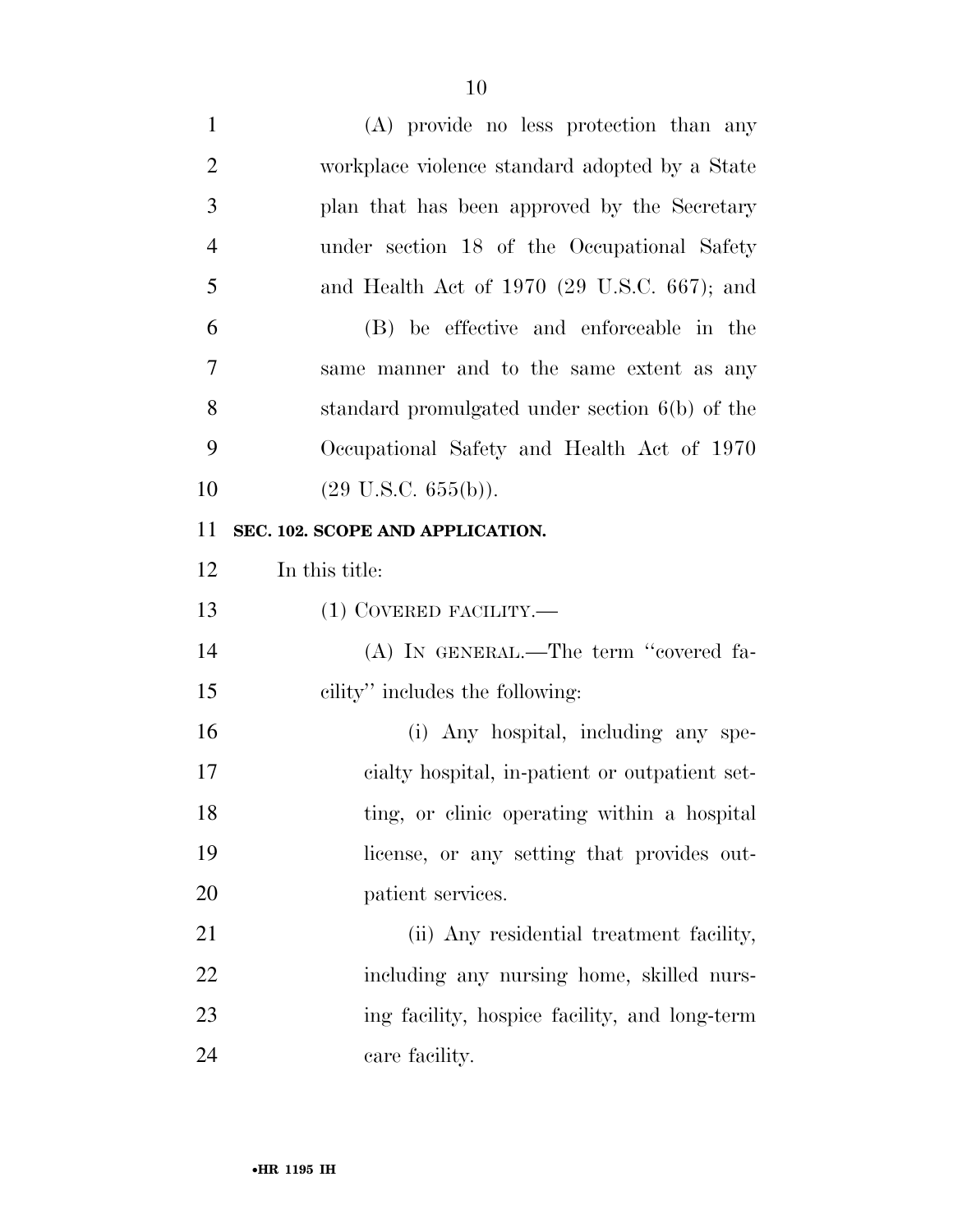| $\mathbf{1}$   | (iii) Any non-residential treatment or         |
|----------------|------------------------------------------------|
| $\overline{2}$ | service setting.                               |
| 3              | (iv) Any medical treatment or social           |
| $\overline{4}$ | service setting or clinic at a correctional or |
| 5              | detention facility.                            |
| 6              | (v) Any community care setting, in-            |
| $\overline{7}$ | cluding a community-based residential fa-      |
| 8              | cility, group home, and mental health clin-    |
| 9              | ic.                                            |
| 10             | (vi) Any psychiatric treatment facility.       |
| 11             | (vii) Any drug abuse or substance use          |
| 12             | disorder treatment center.                     |
| 13             | (viii) Any independent freestanding            |
| 14             | emergency centers.                             |
| 15             | (ix) Any facility described in clauses         |
| 16             | (i) through (viii) operated by a Federal       |
| 17             | Government agency and required to comply       |
| 18             | with occupational safety and health stand-     |
| 19             | ards pursuant to section 1960 of title 29,     |
| 20             | Code of Federal Regulations (as such sec-      |
| 21             | tion is in effect on the date of enactment     |
| 22             | of this Act).                                  |
| 23             | (x) Any other facility the Secretary           |
| 24             | determines should be covered under the         |
| 25             | standards promulgated under section 101.       |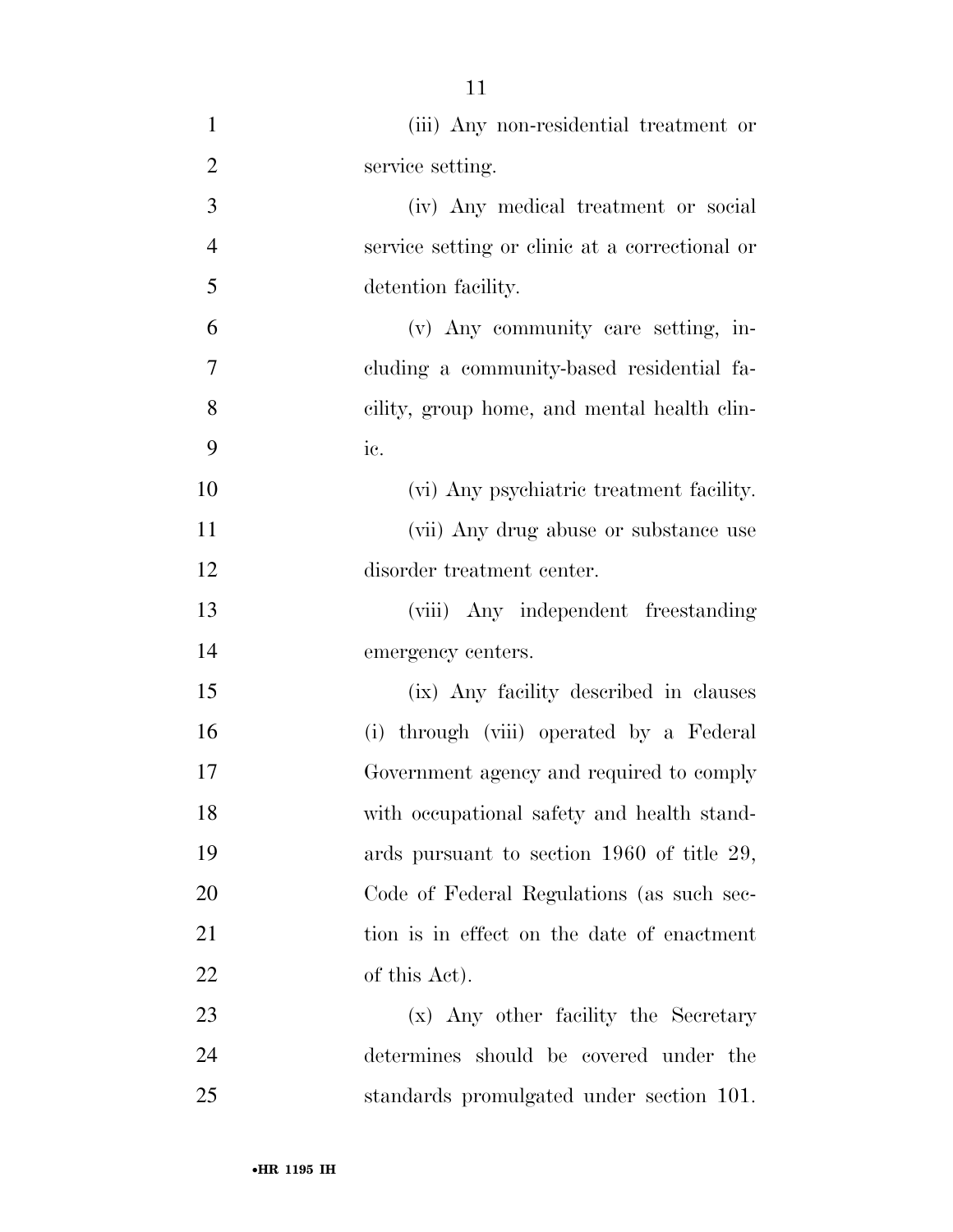| $\mathbf{1}$   | (B) EXCLUSION.—The term "covered facil-           |
|----------------|---------------------------------------------------|
| $\overline{2}$ | ity" does not include an office of a physician,   |
| 3              | dentist, podiatrist, or any other health practi-  |
| $\overline{4}$ | tioner that is not physically located within a    |
| 5              | covered facility described in clauses (i) through |
| 6              | $(x)$ of subparagraph $(A)$ .                     |
| 7              | (2) COVERED SERVICES.—                            |
| 8              | (A) IN GENERAL.—The term "covered                 |
| 9              | service" includes the following services and op-  |
| 10             | erations:                                         |
| 11             | (i) Any services and operations pro-              |
| 12             | vided in any field work setting, including        |
| 13             | home health care, home-based hospice, and         |
| 14             | home-based social work.                           |
| 15             | (ii) Any emergency services and trans-            |
| 16             | port, including such services provided by         |
| 17             | firefighters and emergency responders.            |
| 18             | (iii) Any services described in clauses           |
| 19             | (i) and (ii) performed by a Federal Gov-          |
| 20             | ernment agency and required to comply             |
| 21             | with occupational safety and health stand-        |
| 22             | ards pursuant to section 1960 of title 29,        |
| 23             | Code of Federal Regulations (as such sec-         |
| 24             | tion is in effect on the date of enactment        |
| 25             | of this Act).                                     |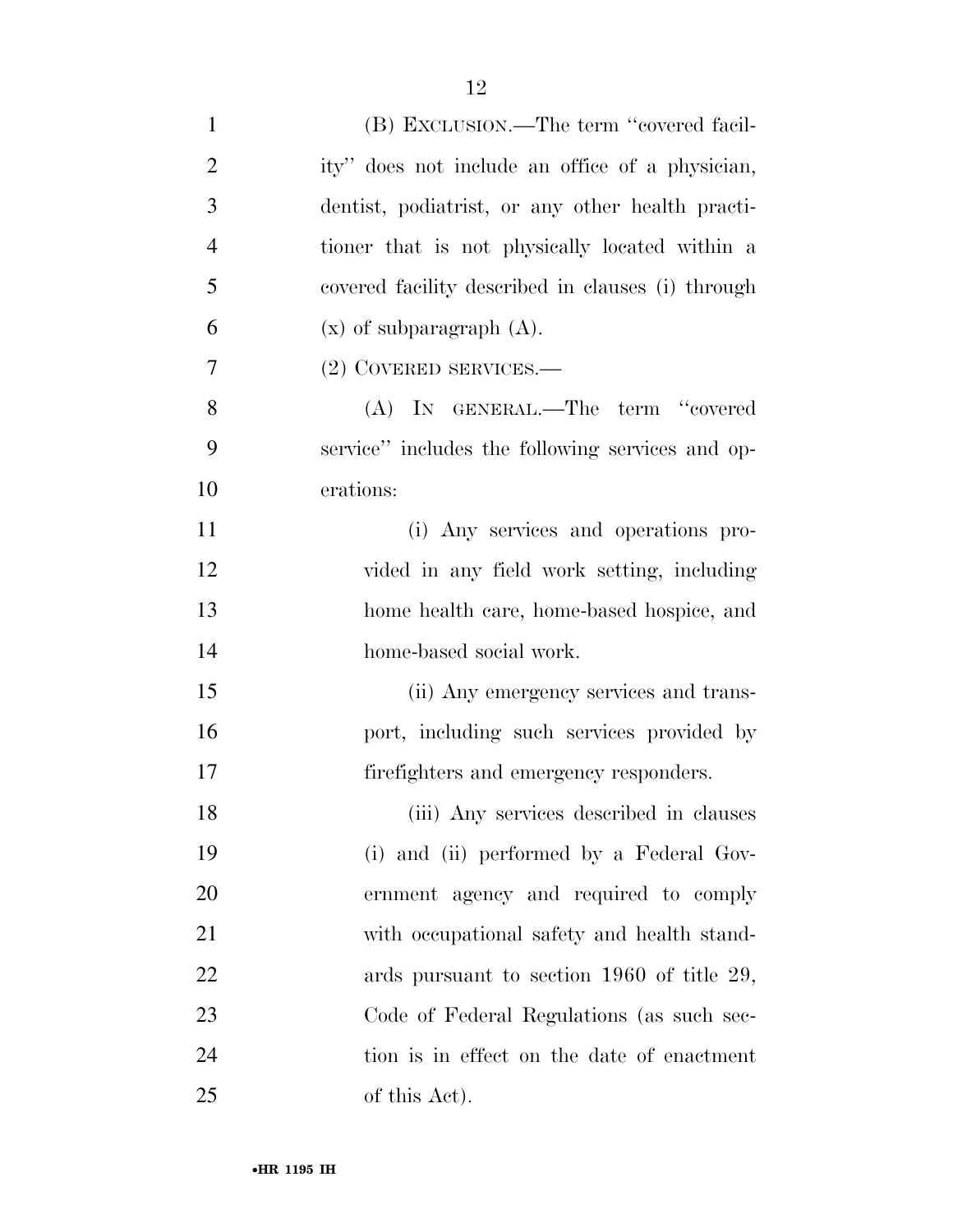(iv) Any other services and operations 2 the Secretary determines should be covered under the standards promulgated under section 101. (B) EXCLUSION.—The term ''covered serv- ice'' does not include child day care services. (3) COVERED EMPLOYER.— (A) IN GENERAL.—The term ''covered em- ployer'' includes a person (including a con- tractor, subcontractor, a temporary service firm, or an employee leasing entity) that em- ploys an individual to work at a covered facility or to perform covered services. (B) EXCLUSION.—The term ''covered em- ployer'' does not include an individual who pri- vately employs, in the individual's residence, a person to perform covered services for the indi- vidual or a family member of the individual. (4) COVERED EMPLOYEE.—The term ''covered employee'' includes an individual employed by a cov- ered employer to work at a covered facility or to per-form covered services.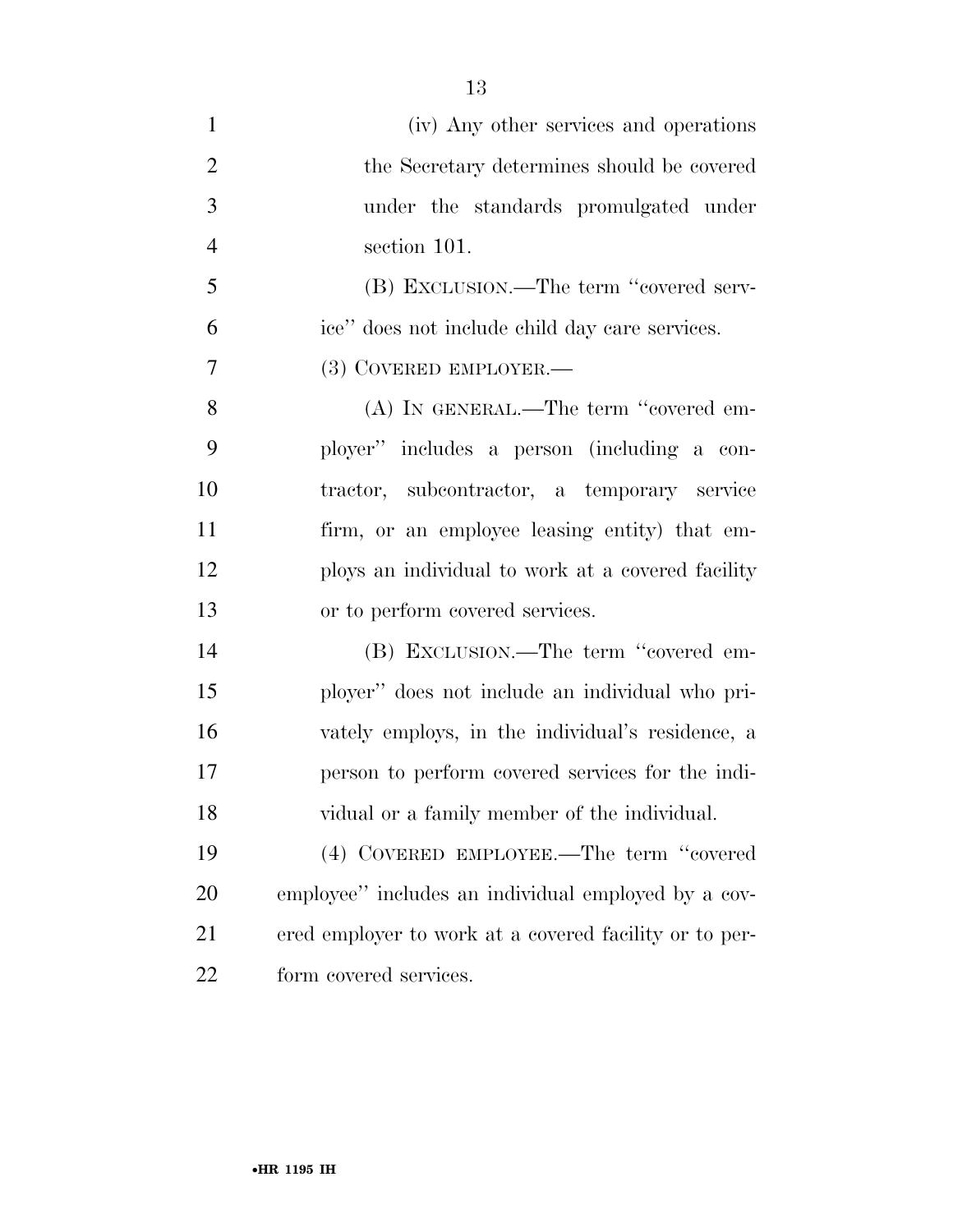|   |               | 1 SEC. 103. REQUIREMENTS FOR WORKPLACE VIOLENCE       |  |  |
|---|---------------|-------------------------------------------------------|--|--|
| 2 |               | PREVENTION STANDARD.                                  |  |  |
|   | $\mathcal{E}$ | Each standard described in section 101 shall include, |  |  |

at a minimum, the following requirements:

 (1) WORKPLACE VIOLENCE PREVENTION PLAN.—Not later than 6 months after the date of promulgation of the interim final standard under section 101(a), a covered employer shall develop, im- plement, and maintain an effective written workplace violence prevention plan (in this section referred to as the ''Plan'') for covered employees at each cov- ered facility and for covered employees performing a covered service on behalf of such employer, which meets the following:

- (A) PLAN DEVELOPMENT.—Each Plan shall—
- (i) be developed and implemented with the meaningful participation of direct care employees, other employees, and employee representatives, for all aspects of the Plan; (ii) be tailored and specific to condi-22 tions and hazards for the covered facility or the covered service, including patient- specific risk factors and risk factors spe-cific to each work area or unit; and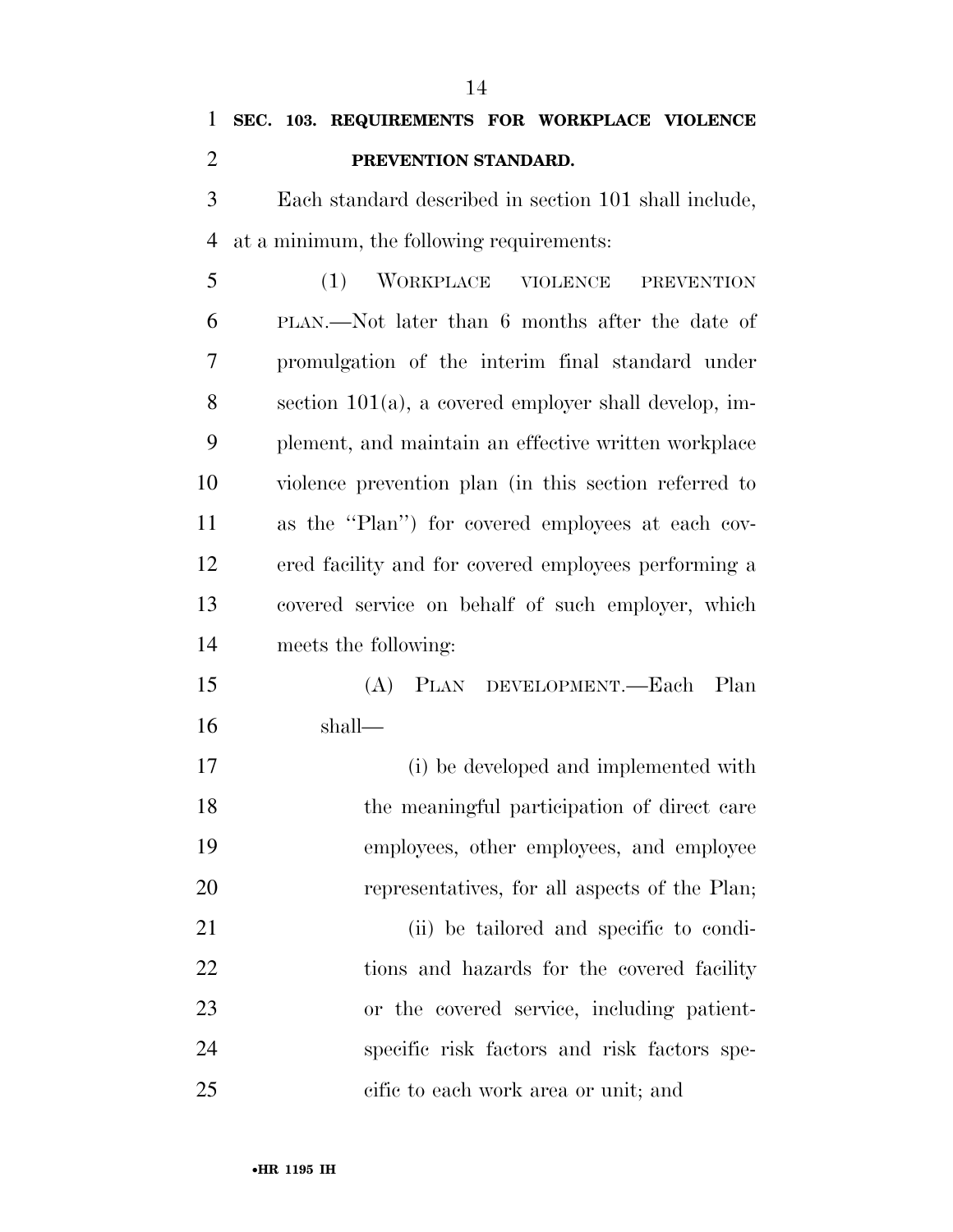- (iii) be suitable for the size, com- plexity, and type of operations at the cov- ered facility or for the covered service, and remain in effect at all times. (B) PLAN CONTENT.—Each Plan shall in- clude procedures and methods for the following: (i) Identification of the individual and the individual's position responsible for im- plementation of the Plan. 10 (ii) With respect to each work area 11 and unit at the covered facility or while covered employees are performing the cov- ered service, risk assessment and identi- fication of workplace violence risks and hazards to employees exposed to such risks and hazards (including environmental risk factors and patient-specific risk factors), which shall be— (I) informed by past violent inci- dents specific to such covered facility or such covered service; and 22 (II) conducted with, at a min-
- imum—
- 24 (aa) direct care employees;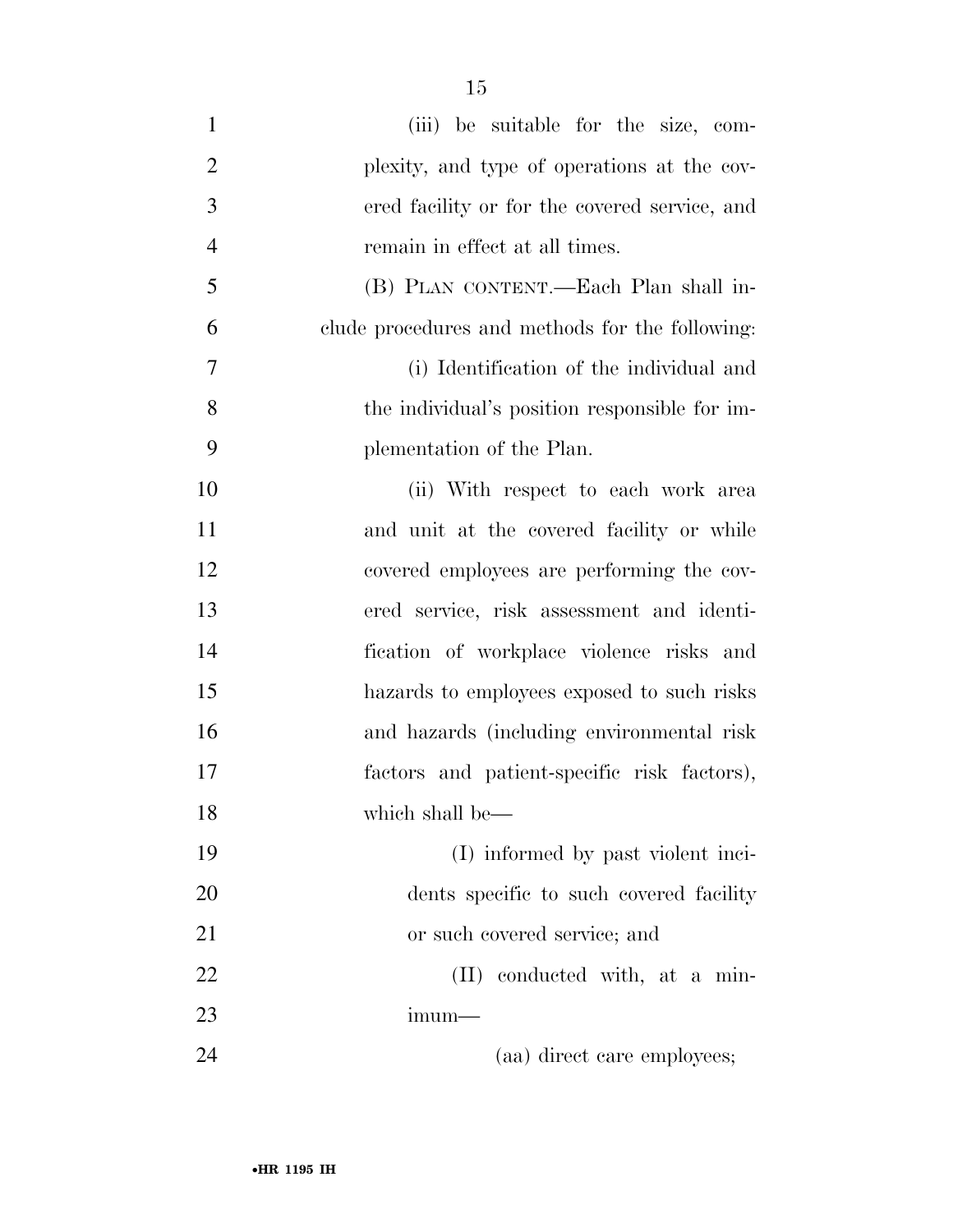| $\mathbf{1}$   | (bb) where applicable, the                  |
|----------------|---------------------------------------------|
| $\overline{2}$ | representatives of such employ-             |
| 3              | ees; and                                    |
| $\overline{4}$ | (cc) the employer.                          |
| 5              | (iii) Hazard prevention, engineering        |
| 6              | controls, or work practice controls to cor- |
| $\overline{7}$ | rect hazards, in a timely manner, applying  |
| 8              | industrial hygiene principles of the hier-  |
| 9              | archy of controls, which—                   |
| 10             | may include security and<br>(I)             |
| 11             | alarm systems, adequate exit routes,        |
| 12             | monitoring systems, barrier protec-         |
| 13             | tion, established areas for patients        |
| 14             | and clients, lighting, entry procedures,    |
| 15             | staffing and working in teams, and          |
| 16             | systems to identify and flag clients        |
| 17             | with a history of violence; and             |
| 18             | (II) shall ensure that employers            |
| 19             | correct, in a timely manner, hazards        |
| 20             | identified in any violent incident in-      |
| 21             | vestigation described in paragraph (2)      |
| 22             | and any annual report described in          |
| 23             | paragraph (5).                              |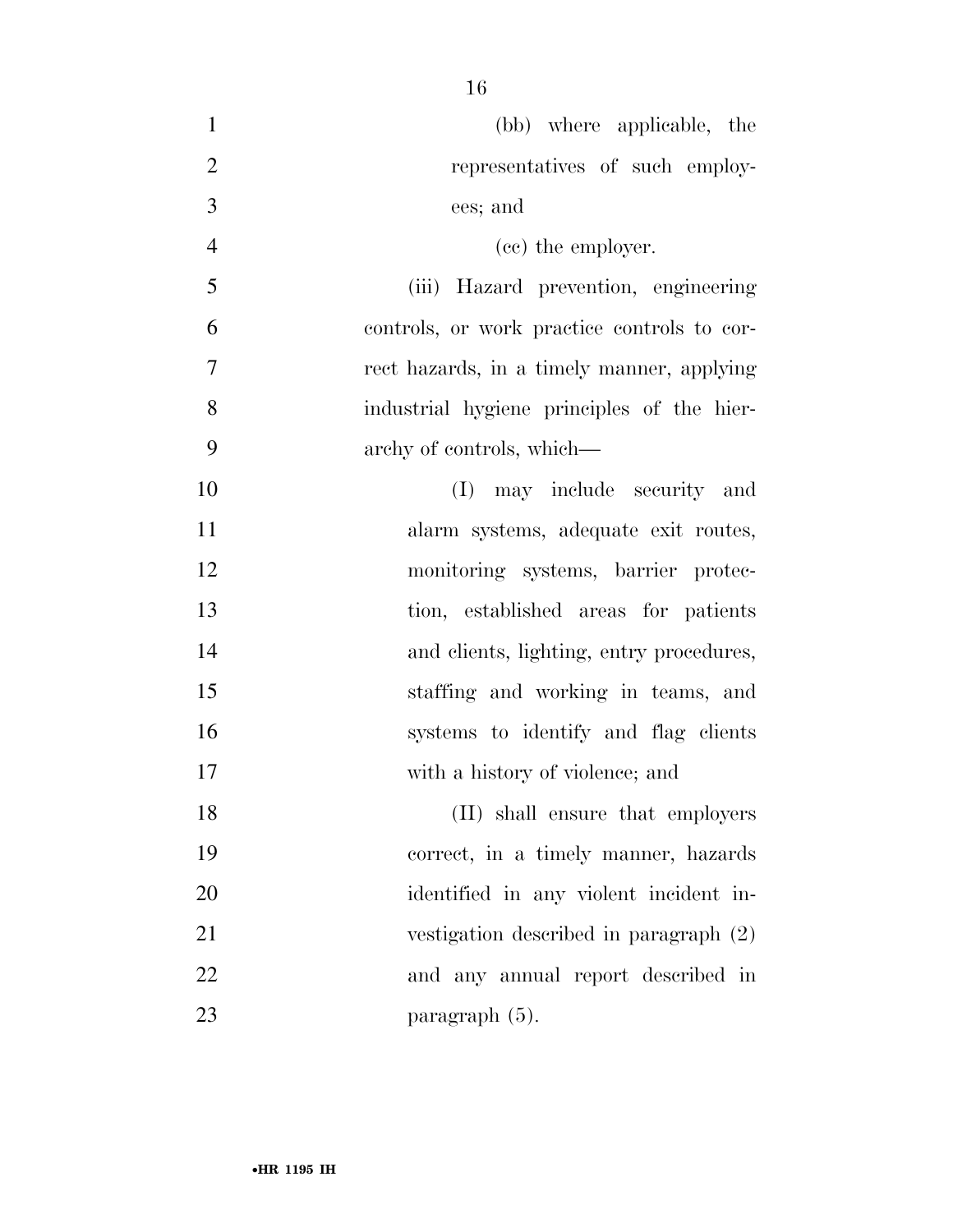(iv) Reporting, incident response, and post-incident investigation procedures, in- cluding procedures— 4 (I) for employees to report work- place violence risks, hazards, and inci- dents; (II) for employers to respond to **8** reports of workplace violence; (III) for employers to perform a post-incident investigation and de- briefing of all reports of workplace vi- olence with the participation of em-13 ployees and their representatives; (IV) to provide medical care or first aid to affected employees; and (V) to provide employees with in- formation about available trauma and 18 related counseling. (v) Procedures for emergency re- sponse, including procedures for threats of mass casualties and procedures for inci- dents involving a firearm or a dangerous weapon. (vi) Procedures for communicating with and training the covered employees on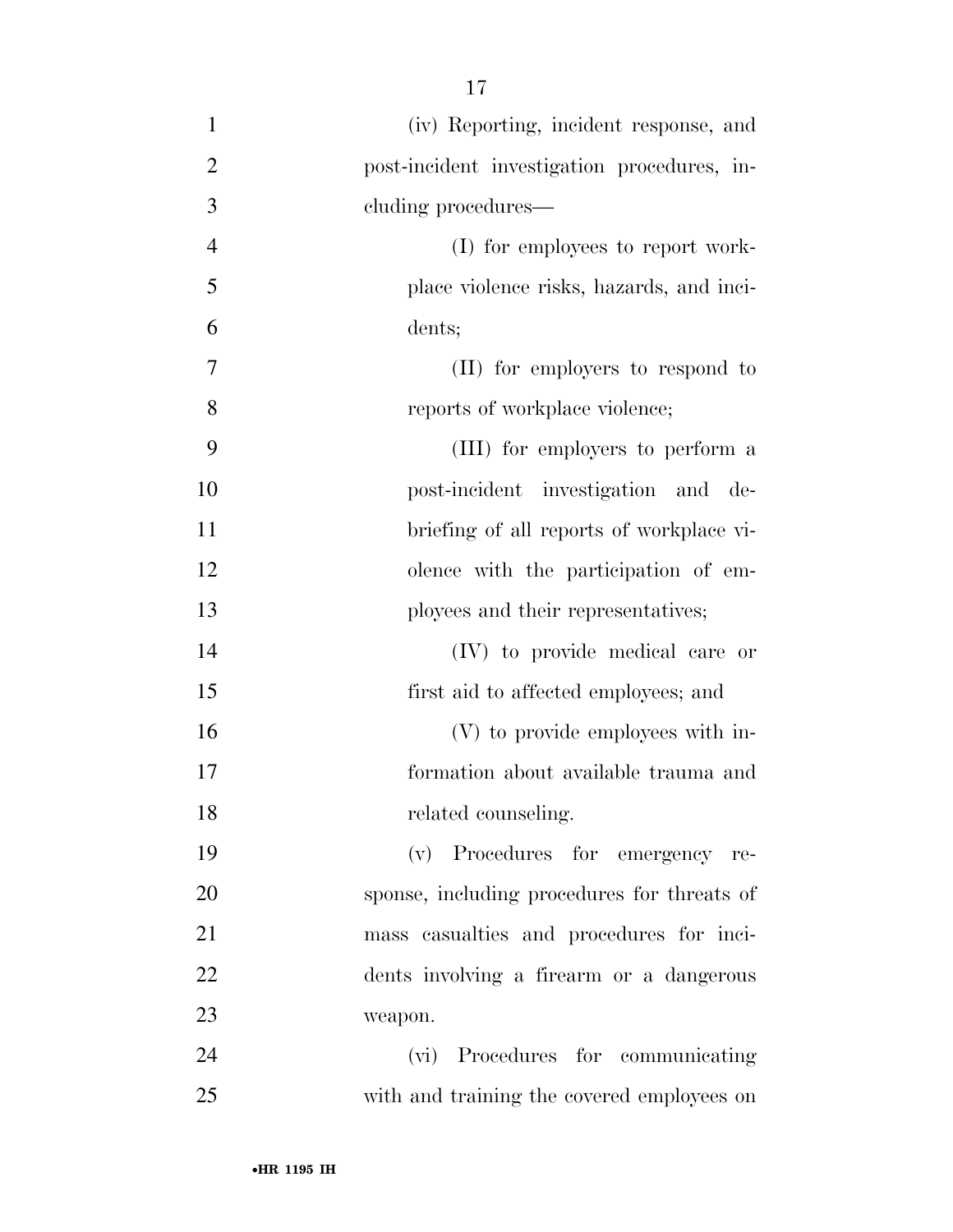| $\mathbf{1}$   | workplace violence hazards, threats, and         |
|----------------|--------------------------------------------------|
| $\overline{2}$ | work practice controls, the employer's plan,     |
| 3              | and procedures for confronting, responding       |
| $\overline{4}$ | to, and reporting workplace violence             |
| 5              | threats, incidents, and concerns, and em-        |
| 6              | ployee rights.                                   |
| 7              | (vii) Procedures for-                            |
| 8              | (I) ensuring the coordination of                 |
| 9              | risk assessment efforts, Plan develop-           |
| 10             | ment, and implementation of the Plan             |
| 11             | with other employers who have em-                |
| 12             | ployees who work at the covered facil-           |
| 13             | ity or who are performing the covered            |
| 14             | service; and                                     |
| 15             | (II) determining which covered                   |
| 16             | employer or covered employers shall              |
| 17             | be responsible for implementing and              |
| 18             | complying with the provisions of the             |
| 19             | standard applicable to the working               |
| 20             | conditions over which such employers             |
| 21             | have control.                                    |
| 22             | (viii) Procedures for conducting the             |
| 23             | annual evaluation under paragraph (6).           |
| 24             | (C) AVAILABILITY OF PLAN.—Each Plan              |
| 25             | shall be made available at all times to the cov- |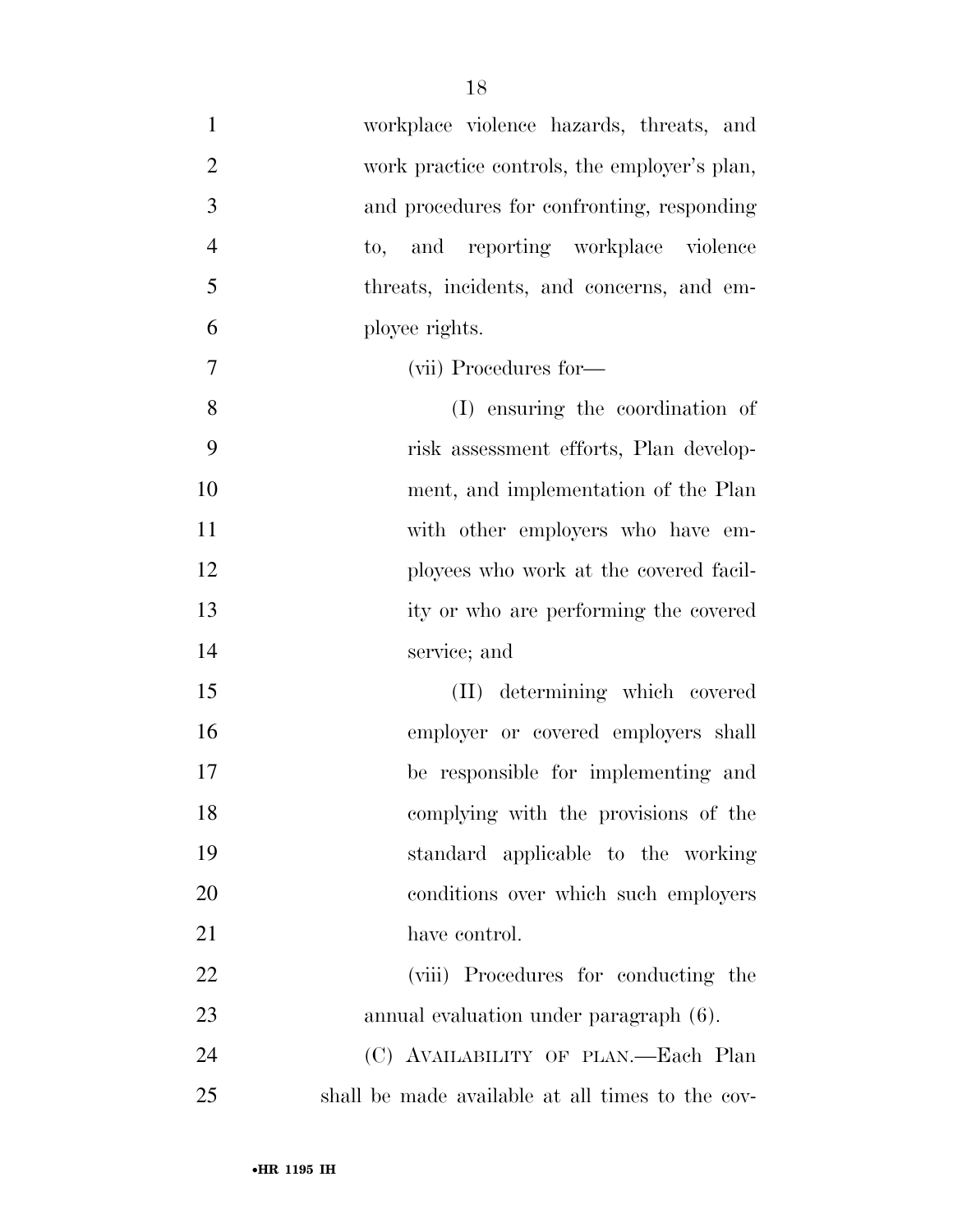| $\mathbf{1}$   | ered employees who are covered under such          |
|----------------|----------------------------------------------------|
| $\overline{2}$ | Plan.                                              |
| 3              | (2) VIOLENT INCIDENT INVESTIGATION.—               |
| $\overline{4}$ | (A) IN GENERAL.—As soon as practicable             |
| 5              | after a workplace violence incident, risk, or haz- |
| 6              | ard of which a covered employer has knowledge,     |
| $\overline{7}$ | the employer shall conduct an investigation of     |
| 8              | such incident, risk, or hazard under which the     |
| 9              | employer shall—                                    |
| 10             | (i) review the circumstances of the in-            |
| 11             | cident, risk, or hazard, and whether any           |
| 12             | controls or measures implemented pursu-            |
| 13             | ant to the Plan of the employer were effec-        |
| 14             | tive; and                                          |
| 15             | (ii) solicit input from involved employ-           |
| 16             | ees, their representatives, and supervisors        |
| 17             | about the cause of the incident, risk, or          |
| 18             | hazard, and whether further corrective             |
| 19             | measures (including system-level factors)          |
| 20             | could have prevented the incident, risk, or        |
| 21             | hazard.                                            |
| 22             | (B) DOCUMENTATION.—A covered<br>em-                |
| 23             | ployer shall document the findings,<br>rec-        |
| 24             | ommendations, and corrective measures taken        |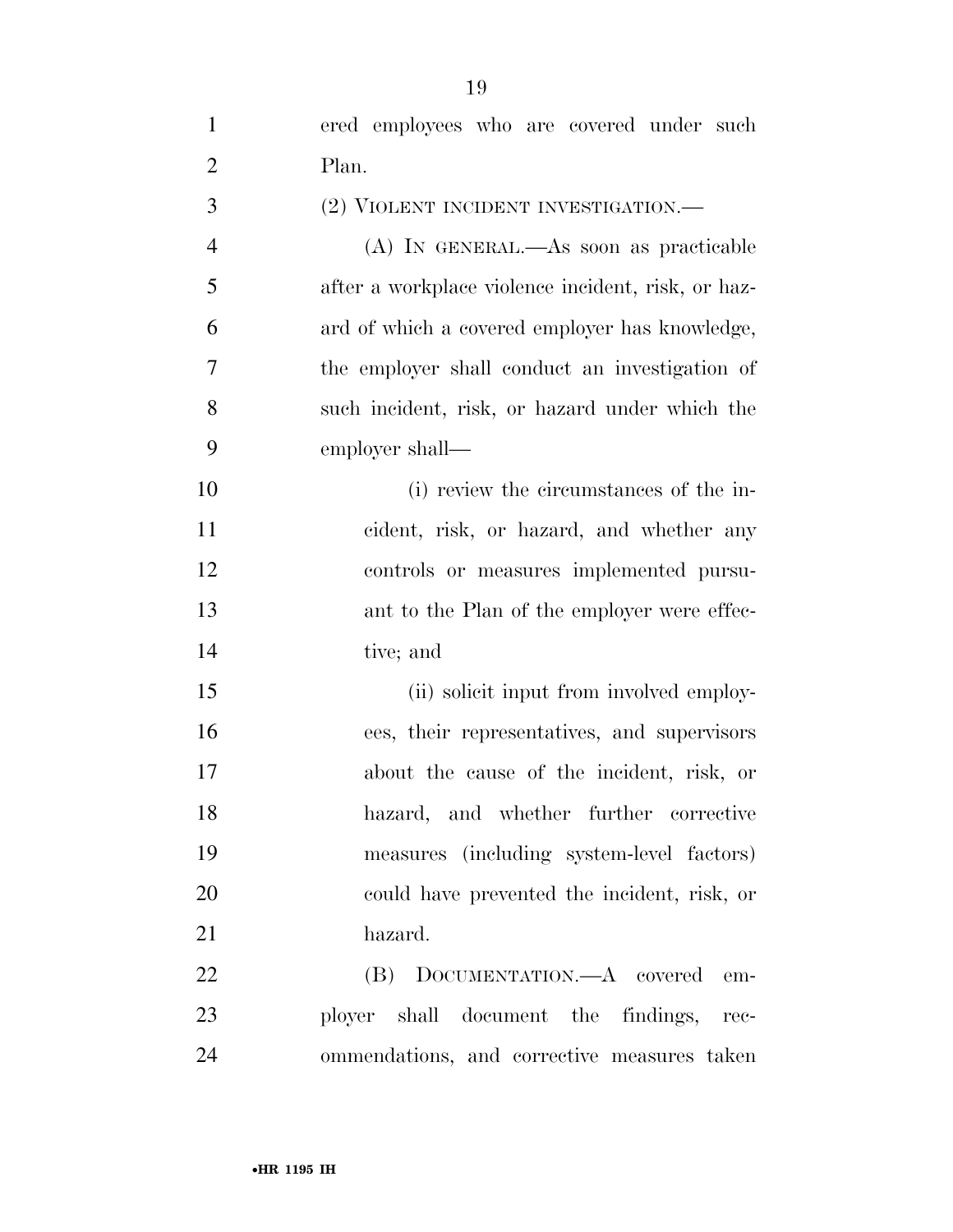| $\mathbf{1}$   | for each investigation conducted under this          |
|----------------|------------------------------------------------------|
| $\overline{2}$ | paragraph.                                           |
| 3              | (3) TRAINING AND EDUCATION.—With respect             |
| $\overline{4}$ | to the covered employees covered under a Plan of a   |
| 5              | covered employer, the employer shall provide train-  |
| 6              | ing and education to such employees who may be ex-   |
| 7              | posed to workplace violence hazards and risks, which |
| 8              | meet the following requirements:                     |
| 9              | (A) Annual training and education shall              |
| 10             | include information on the Plan, including iden-     |
| 11             | tified workplace violence hazards, work practice     |
| 12             | control measures, reporting procedures, record       |
| 13             | keeping requirements, response procedures,           |
| 14             | anti-retaliation policies, and employee rights.      |
| 15             | (B) Additional hazard recognition training           |
| 16             | shall be provided for supervisors and managers       |
| 17             | to ensure they—                                      |
| 18             | (i) can recognize high-risk situations;              |
| 19             | and                                                  |
| 20             | (ii) do not assign employees to situa-               |
| 21             | tions that predictably compromise the safe-          |
| 22             | ty of such employees.                                |
| 23             | (C) Additional training shall be provided            |
| 24             | for each such covered employee whose job cir-        |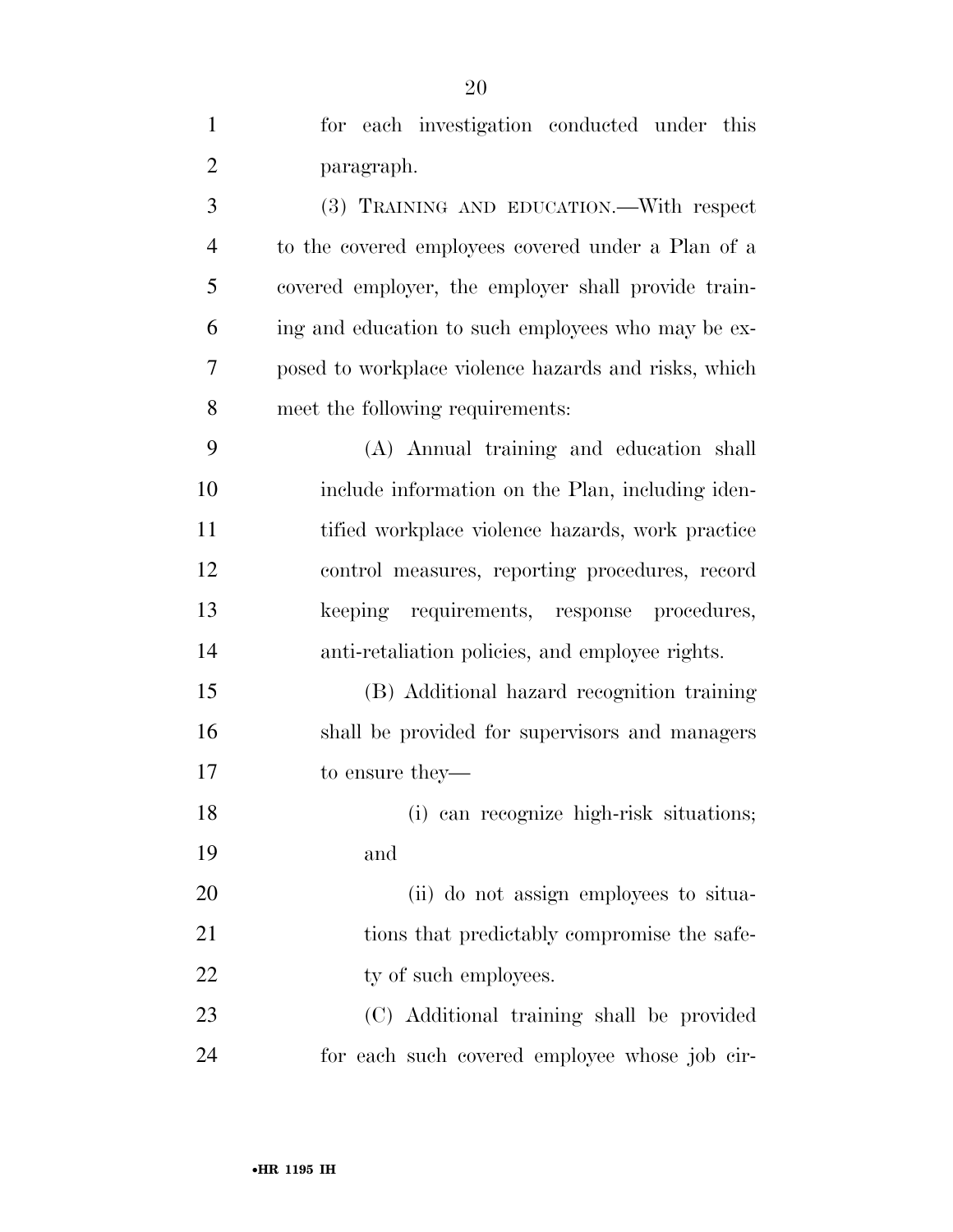| $\mathbf{1}$   | cumstances have changed, within a reasonable     |
|----------------|--------------------------------------------------|
| $\overline{2}$ | time frame after such change.                    |
| 3              | (D) Applicable training shall be provided        |
| $\overline{4}$ | under this paragraph for each new covered em-    |
| 5              | ployee prior to the employee's job assignment.   |
| 6              | (E) All training shall provide such employ-      |
| 7              | ees opportunities to ask questions, give feed-   |
| 8              | back on training, and request additional in-     |
| 9              | struction, clarification, or other followup.     |
| 10             | (F) All training shall be provided in-person     |
| 11             | and by an individual with knowledge of work-     |
| 12             | place violence prevention and of the Plan, ex-   |
| 13             | cept that any annual training described in sub-  |
| 14             | paragraph (A) provided to an employee after      |
| 15             | the first year such training is provided to such |
| 16             | employee may be conducted by live video if in-   |
| 17             | person training is impracticable.                |
| 18             | (G) All training shall be appropriate in         |
| 19             | content and vocabulary to the language, edu-     |
| 20             | cational level, and literacy of such covered em- |
| 21             | ployees.                                         |
| 22             | (4) RECORDKEEPING AND ACCESS TO PLAN             |
| 23             | RECORDS.                                         |
| 24             | (A) IN GENERAL.—Each covered employer            |
| 25             | shall—                                           |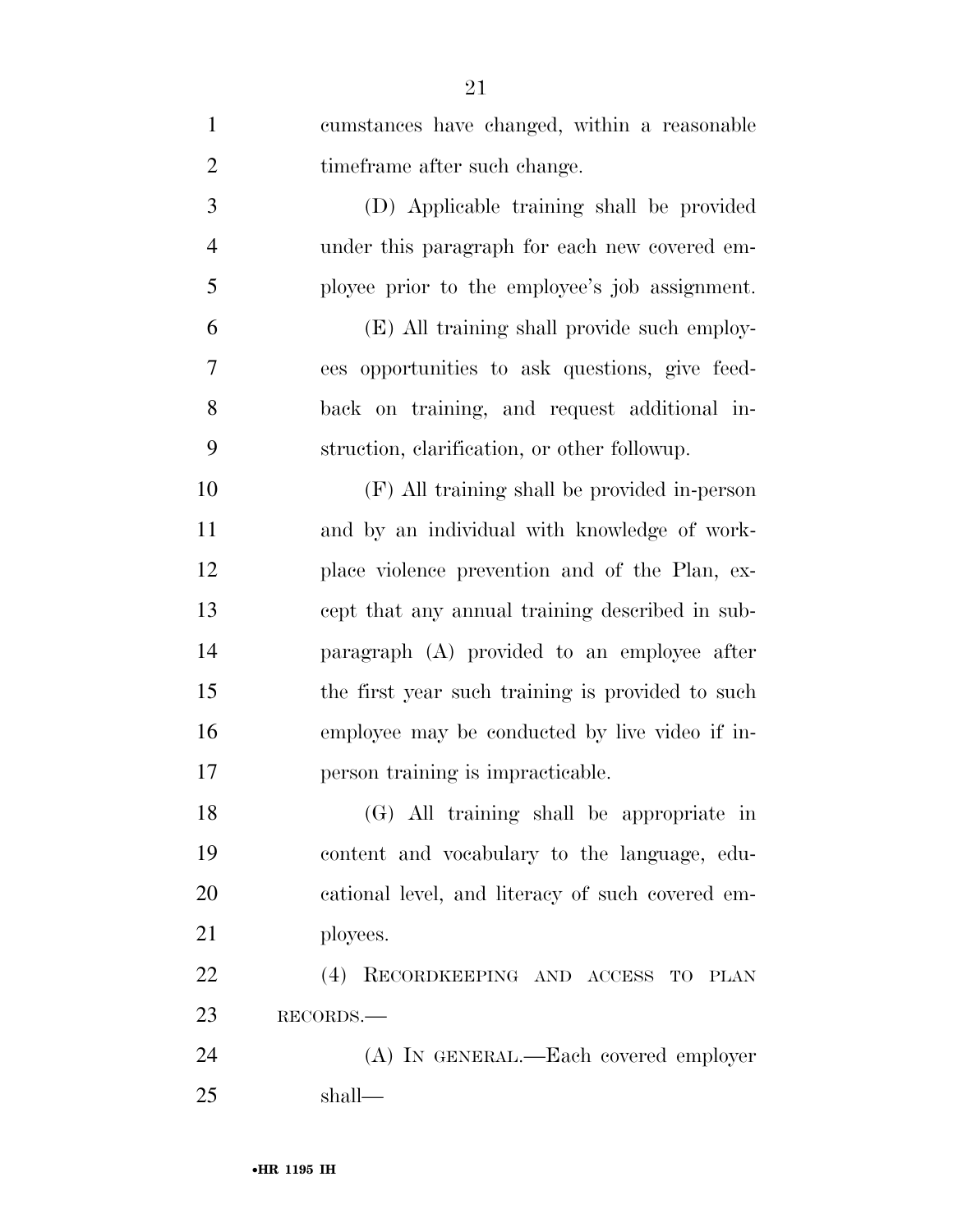| $\mathbf{1}$   | (i) maintain for not less than 5             |
|----------------|----------------------------------------------|
| $\overline{2}$ | years-                                       |
| 3              | (I) records related to each Plan             |
| $\overline{4}$ | of the employer, including workplace         |
| 5              | violence risk and hazard assessments,        |
| 6              | and identification, evaluation, correc-      |
| 7              | tion, and training procedures;               |
| 8              | (II) a violent incident log de-              |
| 9              | scribed in subparagraph (B) for re-          |
| 10             | cording all workplace violence inci-         |
| 11             | dents; and                                   |
| 12             | (III) records of all incident inves-         |
| 13             | tigations as required under paragraph        |
| 14             | $(2)(B)$ ; and                               |
| 15             | $(ii)(I)$ make such records and logs         |
| 16             | available, upon request, to covered employ-  |
| 17             | ees and their representatives for examina-   |
| 18             | tion and copying in accordance with sec-     |
| 19             | tion 1910.1020 of title 29, Code of Federal  |
| 20             | Regulations (as such section is in effect on |
| 21             | the date of enactment of this Act), and in   |
| 22             | a manner consistent with HIPAA privacy       |
| 23             | regulations (defined in section $1180(b)(3)$ |
| 24             | of the Social Security Act (42 U.S.C.        |
| 25             | $1320d-9(b)(3))$ and part 2 of title 42,     |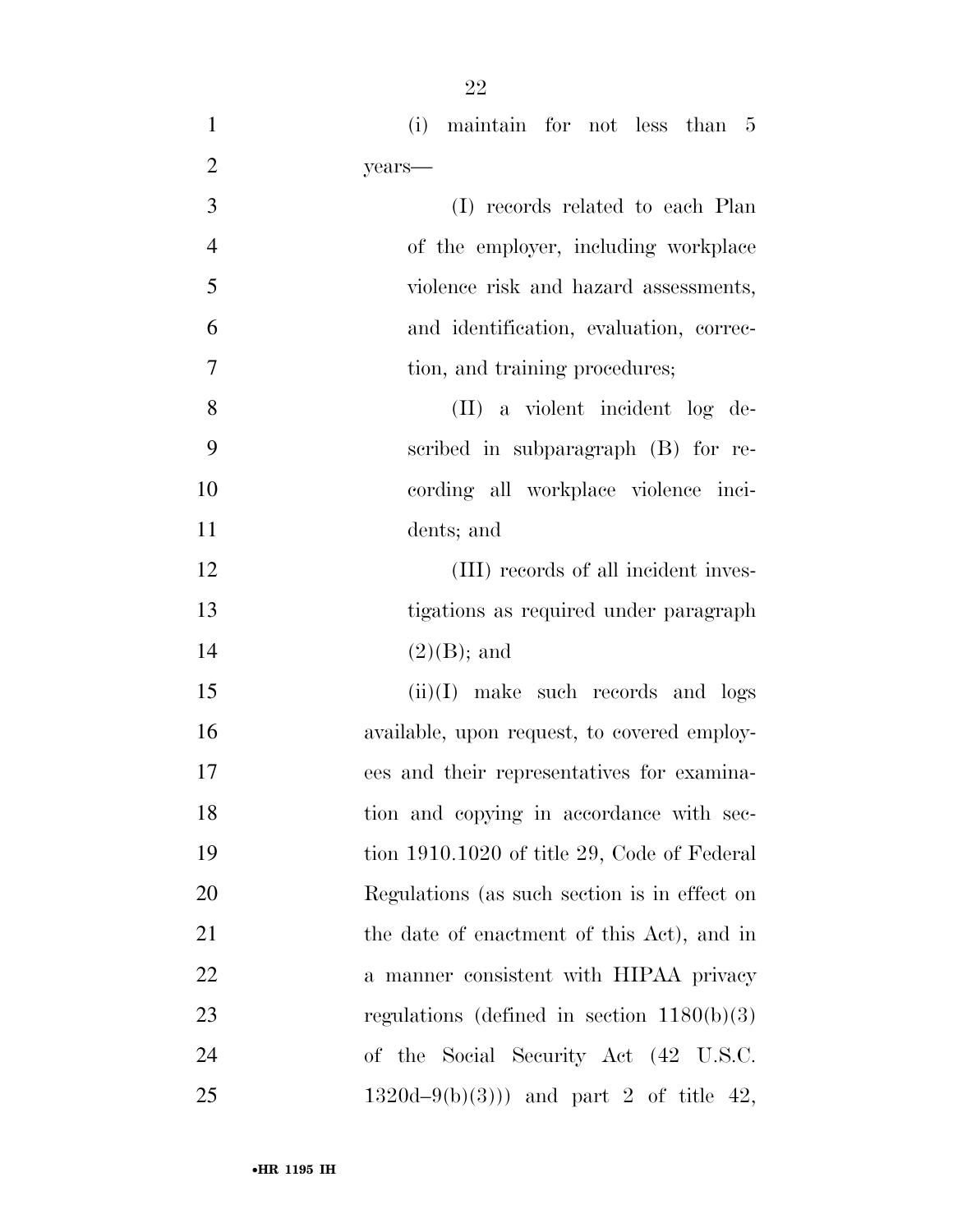Code of Federal Regulations (as such part 2 is in effect on the date of enactment of this Act); and

 (II) ensure that any such records and logs that may be copied, transmitted elec- tronically, or otherwise removed from the employer's control for purposes of this clause omit any element of personal identi- fying information sufficient to allow identi- fication of any patient, resident, client, or other individual alleged to have committed a violent incident (including the individ- ual's name, address, electronic mail ad- dress, telephone number, or social security number, or other information that, alone or in combination with other publicly avail- able information, reveals such individual's identity).

 (B) VIOLENT INCIDENT LOG DESCRIP-TION.—Each violent incident log shall—

 (i) be maintained by a covered em- ployer for each covered facility controlled by the employer and for each covered serv- ice being performed by a covered employee on behalf of such employer;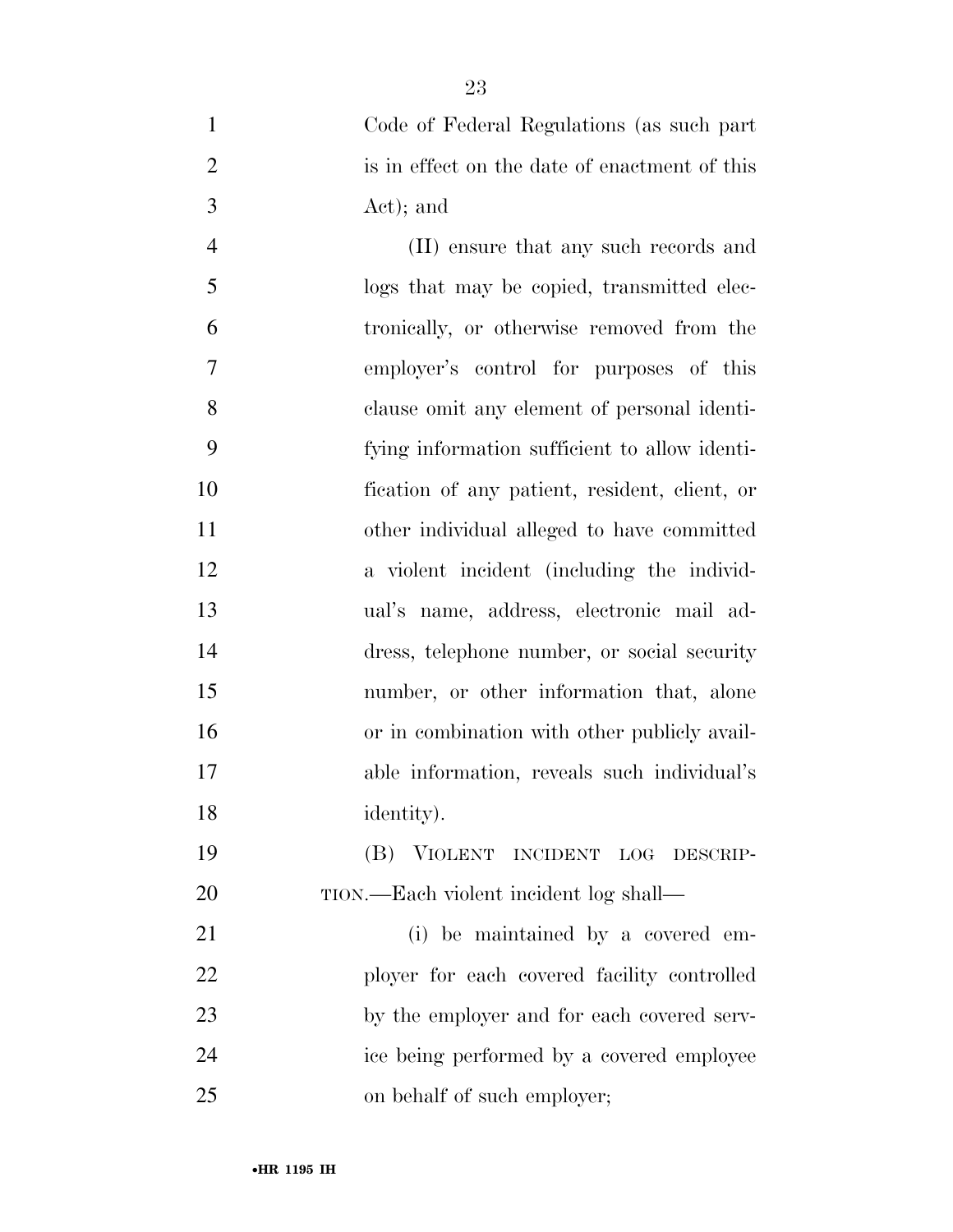| $\mathbf{1}$   | (ii) be based on a template developed    |
|----------------|------------------------------------------|
| $\overline{2}$ | by the Secretary not later than 1 year   |
| 3              | after the date of enactment of this Act; |
| $\overline{4}$ | (iii) include, at a minimum, a descrip-  |
| 5              | tion of-                                 |
| 6              | (I) the violent incident (including      |
| 7              | environmental risk factors present at    |
| 8              | the time of the incident);               |
| 9              | (II) the date, time, and location        |
| 10             | of the incident, and the names and       |
| 11             | job titles of involved employees;        |
| 12             | (III) the nature and extent of in-       |
| 13             | juries to covered employees;             |
| 14             | (IV) a classification of the perpe-      |
| 15             | trator who committed the violence, in-   |
| 16             | cluding whether the perpetrator was—     |
| 17             | (aa) a patient, client, resi-            |
| 18             | dent, or customer of a covered           |
| 19             | employer;                                |
| 20             | (bb) a family or friend of a             |
| 21             | patient, client, resident, or cus-       |
| 22             | tomer of a covered employer;             |
| 23             | (cc) a stranger;                         |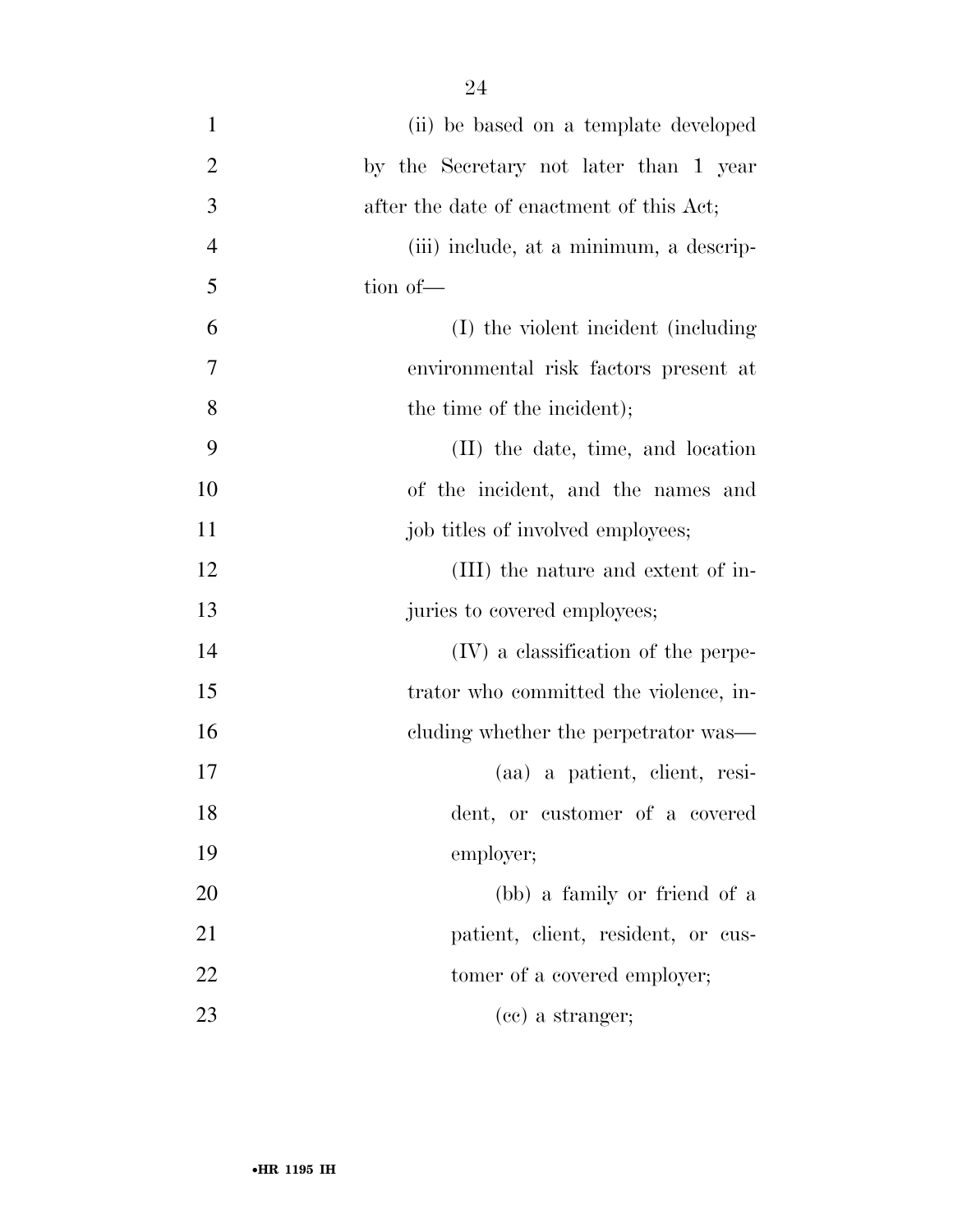| $\mathbf{1}$   | (dd) a coworker, supervisor,                   |
|----------------|------------------------------------------------|
| $\overline{2}$ | or manager of a covered em-                    |
| 3              | ployee;                                        |
| $\overline{4}$ | (ee) a partner, spouse, par-                   |
| 5              | ent, or relative of a covered em-              |
| 6              | ployee; or                                     |
| $\overline{7}$ | (ff) any other appropriate                     |
| 8              | classification;                                |
| 9              | (V) the type of violent incident               |
| 10             | (such as type 1 violence, type $2$ vio-        |
| 11             | lence, type 3 violence, or type 4 vio-         |
| 12             | lence); and                                    |
| 13             | (VI) how the incident was                      |
| 14             | abated;                                        |
| 15             | (iv) not later than 7 days after the           |
| 16             | employer learns of such incident, contain a    |
| 17             | record of each violent incident, which is      |
| 18             | updated to ensure completeness of such         |
| 19             | record;                                        |
| 20             | $(v)$ be maintained for not less than 5        |
| 21             | years; and                                     |
| <u>22</u>      | (vi) in the case of a violent incident         |
| 23             | involving a privacy concern case, protect      |
| 24             | the identity of employees in a manner con-     |
| 25             | sistent with section $1904.29(b)$ of title 29, |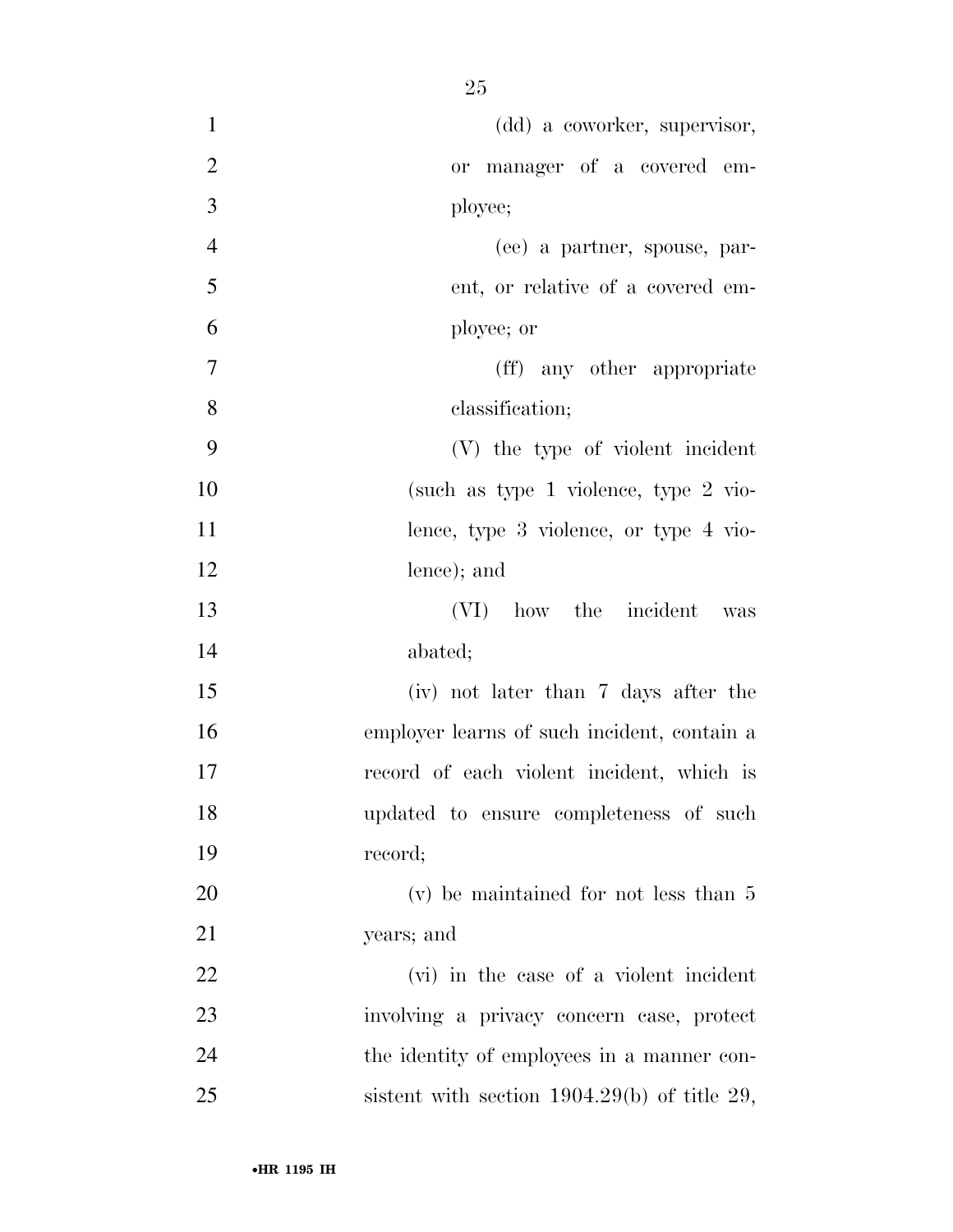| $\mathbf{1}$   | Code of Federal Regulations (as such sec-   |
|----------------|---------------------------------------------|
| $\overline{2}$ | tion is in effect on the date of enactment  |
| 3              | of this Act).                               |
| $\overline{4}$ | (C) ANNUAL SUMMARY.—                        |
| 5              | (i) COVERED EMPLOYERS.—Each cov-            |
| 6              | ered employer shall prepare and submit to   |
| 7              | the Secretary an annual summary of each     |
| 8              | violent incident log for the preceding cal- |
| 9              | endar year that shall—                      |
| 10             | (I) with respect to each covered            |
| 11             | facility, and each covered service, for     |
| 12             | which such a log has been maintained,       |
| 13             | include-                                    |
| 14             | (aa) the total number of vio-               |
| 15             | lent incidents;                             |
| 16             | (bb) the number of record-                  |
| 17             | able injuries related to such inci-         |
| 18             | dents; and                                  |
| 19             | (cc) the total number of                    |
| 20             | hours worked by the covered em-             |
| 21             | ployees for such preceding year;            |
| 22             | (II) be completed on a form pro-            |
| 23             | vided by the Secretary;                     |
| 24             | (III) be posted for 3 months be-            |
| 25             | ginning February 1 of each year in a        |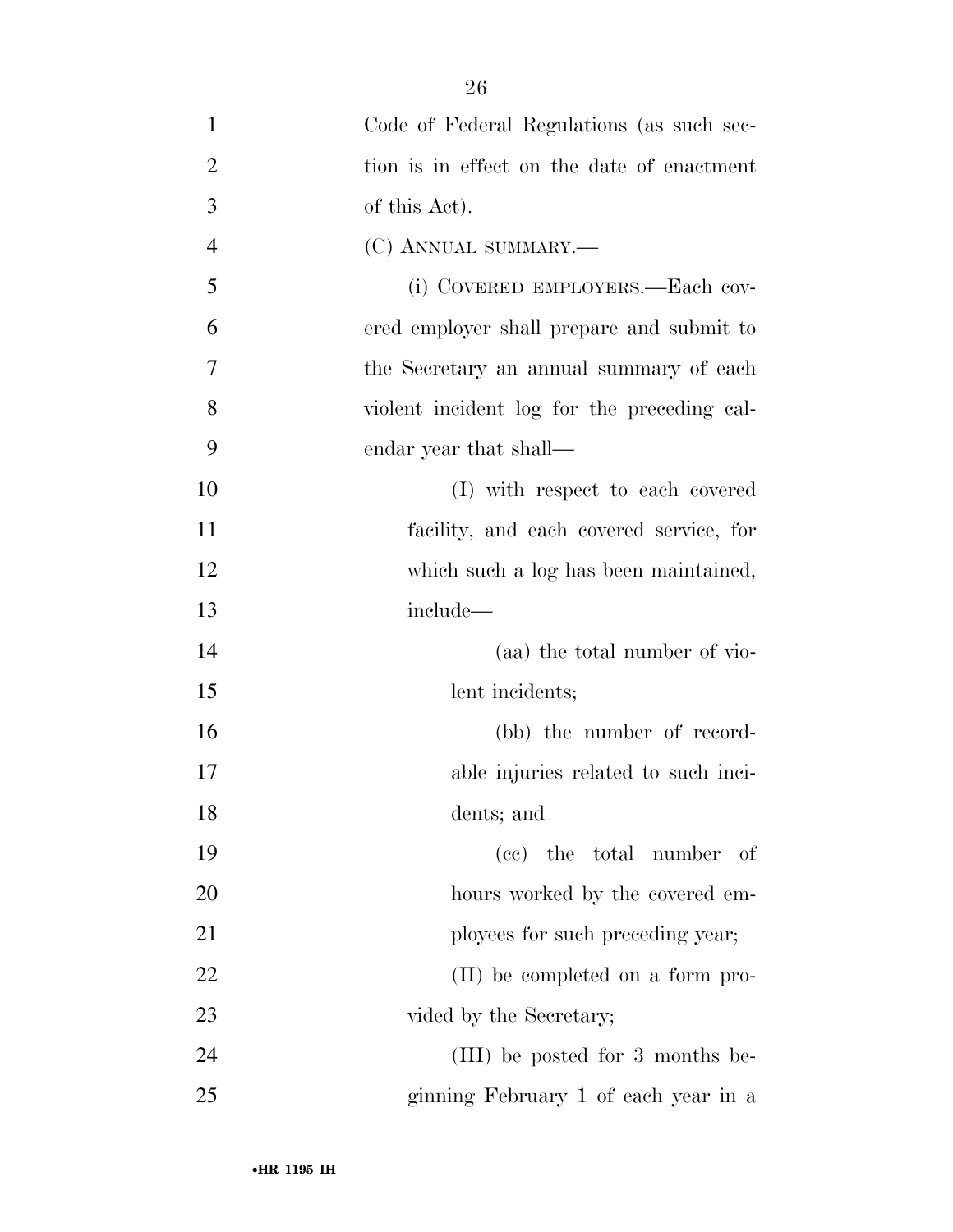| $\mathbf{1}$   | manner consistent with the require-            |
|----------------|------------------------------------------------|
| $\overline{2}$ | ments of section 1904 of title 29,             |
| 3              | Code of Federal Regulations (as such           |
| $\overline{4}$ | section is in effect on the date of en-        |
| 5              | actment of this Act), relating to the          |
| 6              | posting of summaries of injury and ill-        |
| 7              | ness logs;                                     |
| 8              | (IV) be located in a conspicuous               |
| 9              | place or places where notices to em-           |
| 10             | ployees are customarily posted; and            |
| 11             | (V) not be altered, defaced, or                |
| 12             | covered by other material.                     |
| 13             | (ii) SECRETARY.—Not later than 1               |
| 14             | year after the promulgation of the interim     |
| 15             | final standard under section $101(a)$ , the    |
| 16             | Secretary shall make available a platform      |
| 17             | for the electronic submission of annual        |
| 18             | summaries required under this subpara-         |
| 19             | graph.                                         |
| 20             | $(5)$ ANNUAL REPORT.—                          |
| 21             | (A) REPORT TO SECRETARY.—Not later             |
| 22             | than February 15 of each year, each covered    |
| 23             | employer shall report to the Secretary, on a   |
| 24             | form provided by the Secretary, the frequency, |
| 25             | quantity, and severity of workplace violence,  |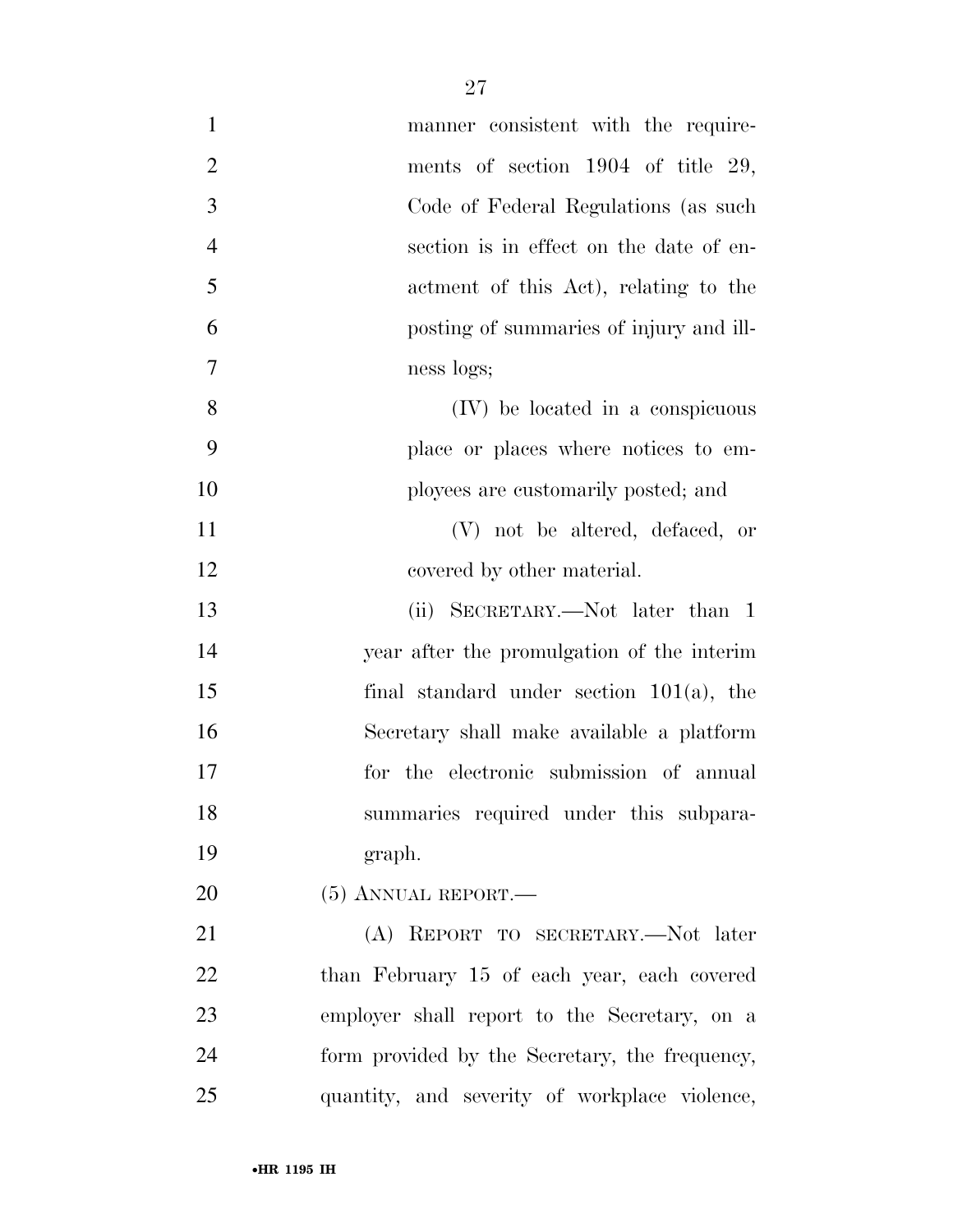| $\mathbf{1}$   | and any incident response and post-incident in-       |
|----------------|-------------------------------------------------------|
| $\overline{2}$ | vestigation (including abatement measures) for        |
| 3              | the incidents set forth in the annual summary         |
| $\overline{4}$ | of the violent incident log described in para-        |
| 5              | graph $(4)(C)$ . The contents of the report of the    |
| 6              | Secretary to Congress shall not disclose any          |
| 7              | confidential information.                             |
| 8              | (B) REPORT TO CONGRESS.—Not later                     |
| 9              | than 6 months after February 15 of each year,         |
| 10             | the Secretary shall submit to Congress a sum-         |
| 11             | mary of the reports received under subpara-           |
| 12             | graph(A).                                             |
| 13             | (6) ANNUAL EVALUATION.—Each covered em-               |
| 14             | ployer shall conduct an annual written evaluation,    |
| 15             | conducted with the full, active participation of cov- |
| 16             | ered employees and employee representatives, of—      |
| 17             | (A) the implementation and effectiveness              |
| 18             | of the Plan, including a review of the violent in-    |
| 19             | cident log; and                                       |
| $20\,$         | (B) compliance with training required by              |
| 21             | each standard described in section 101, and           |
| 22             | specified in the Plan.                                |
| 23             | (7) PLAN UPDATES.—Each covered employer               |
| 24             | shall incorporate changes to the Plan, in a manner    |
| 25             | consistent with paragraph $(1)(A)(i)$ and based on    |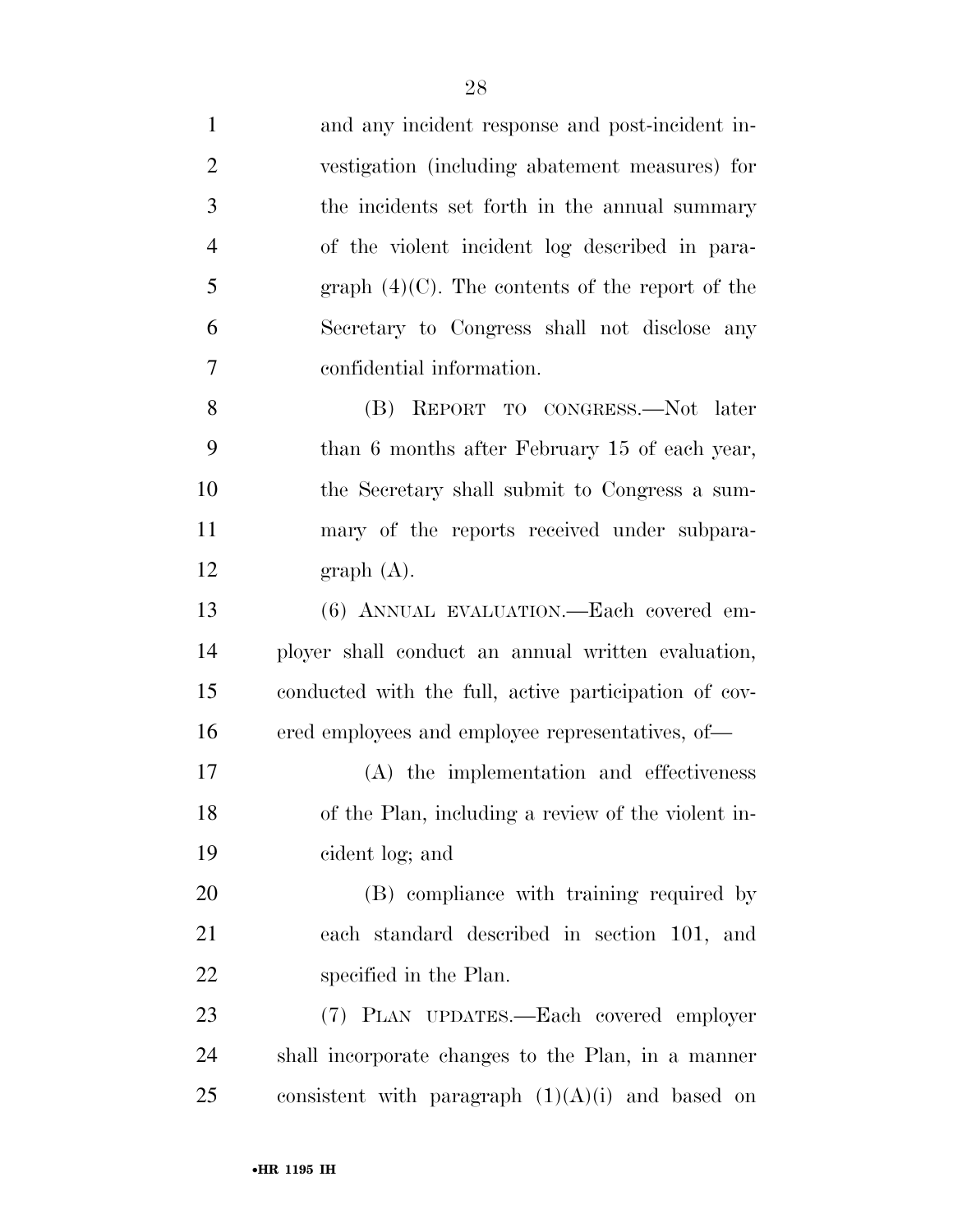| $\mathbf{1}$   | findings from the most recent annual evaluation con- |
|----------------|------------------------------------------------------|
| $\overline{2}$ | ducted under paragraph (6), as appropriate.          |
| 3              | (8) ANTI-RETALIATION.—                               |
| $\overline{4}$ | (A) POLICY.—Each covered employer shall              |
| 5              | adopt a policy prohibiting any person (including     |
| 6              | an agent of the employer) from the discrimina-       |
| 7              | tion or retaliation described in subparagraph        |
| 8              | (B).                                                 |
| 9              | (B) PROHIBITION.—No covered employer                 |
| 10             | shall discriminate or retaliate against any em-      |
| 11             | ployee for-                                          |
| 12             | (i) reporting a workplace violence inci-             |
| 13             | dent, threat, or concern to, or seeking as-          |
| 14             | sistance or intervention with respect to             |
| 15             | such incident, threat, or concern from, the          |
| 16             | employer, law enforcement, local emer-               |
| 17             | gency services, or a local, State, or Federal        |
| 18             | government agency; or                                |
| 19             | (ii) exercising any other rights under               |
| 20             | this paragraph.                                      |
| 21             | (C) ENFORCEMENT.—This paragraph shall                |
| 22             | be enforced in the same manner and to the            |
| 23             | extent as any standard promulgated<br>same           |
| 24             | under section $6(b)$ of the Occupational Safety      |
| 25             | and Health Act $(29 \text{ U.S.C. } 655(b))$ .       |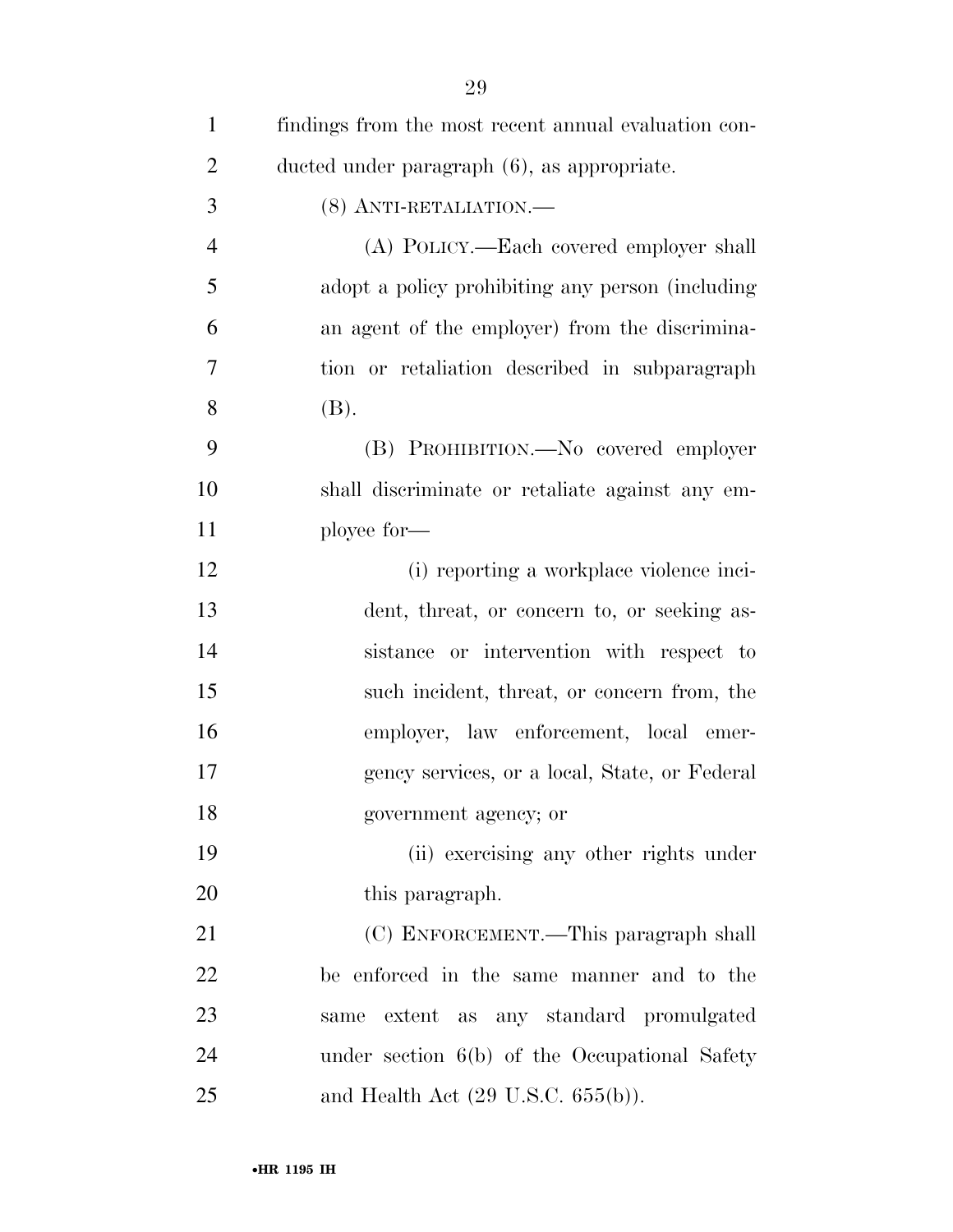#### **SEC. 104. RULES OF CONSTRUCTION.**

 Notwithstanding section 18 of the Occupational Safe-ty and Health Act of 1970 (29 U.S.C. 667)—

 (1) nothing in this title shall be construed to curtail or limit authority of the Secretary under any other provision of the law;

 (2) the rights, privileges, or remedies of covered employees shall be in addition to the rights, privi- leges, or remedies provided under any Federal or State law, or any collective bargaining agreement; and

 (3) nothing in this Act shall be construed to limit or prevent health care workers, social service workers, and other personnel from reporting violent incidents to appropriate law enforcement.

#### **SEC. 105. OTHER DEFINITIONS.**

In this title:

18 (1) WORKPLACE VIOLENCE.—

 (A) IN GENERAL.—The term ''workplace violence'' means any act of violence or threat of violence, without regard to intent, that occurs at a covered facility or while a covered employee performs a covered service.

 (B) EXCLUSIONS.—The term ''workplace violence'' does not include lawful acts of self-de-fense or lawful acts of defense of others.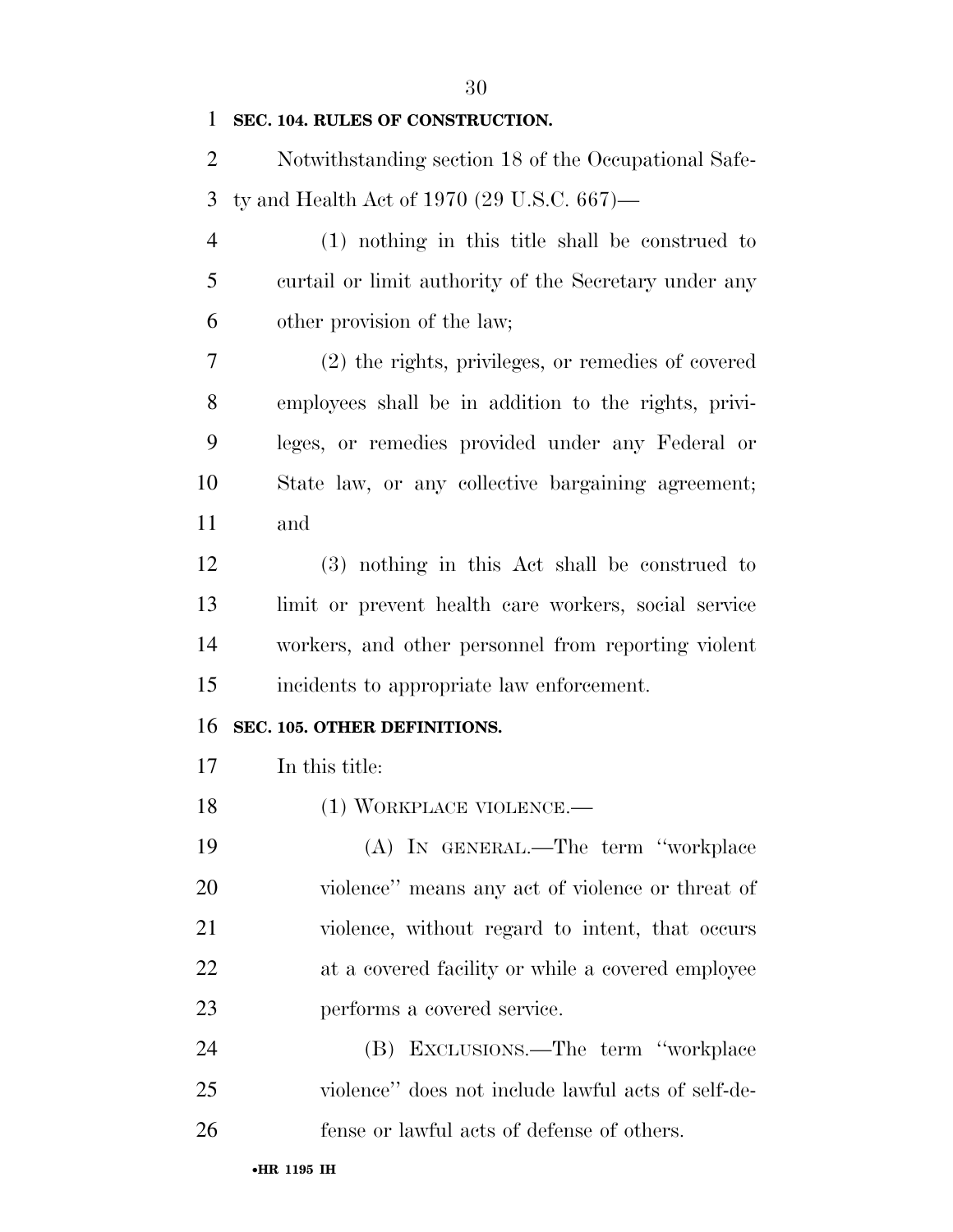| $\mathbf{1}$   | (C) INCLUSIONS.—The term "workplace               |
|----------------|---------------------------------------------------|
| $\overline{2}$ | violence" includes—                               |
| 3              | (i) the threat or use of physical force           |
| $\overline{4}$ | against a covered employee that results in        |
| 5              | or has a high likelihood of resulting in in-      |
| 6              | jury, psychological trauma, or stress, with-      |
| 7              | out regard to whether the covered em-             |
| 8              | ployee sustains an injury, psychological          |
| 9              | trauma, or stress; and                            |
| 10             | (ii) an incident involving the threat or          |
| 11             | use of a firearm or a dangerous weapon,           |
| 12             | including the use of common objects as            |
| 13             | weapons, without regard to whether the            |
| 14             | employee sustains an injury, psychological        |
| 15             | trauma, or stress.                                |
| 16             | $(2)$ TYPE 1 VIOLENCE.—The term "type 1 vio-      |
| 17             | lence'                                            |
| 18             | (A) means workplace violence directed at a        |
| 19             | covered employee at a covered facility or while   |
| 20             | performing a covered service by an individual     |
| 21             | who has no legitimate business at the covered     |
| 22             | facility or with respect to such covered service; |
| 23             | and                                               |
| 24             | (B) includes violent acts by any individual       |
| 25             | who enters the covered facility or worksite       |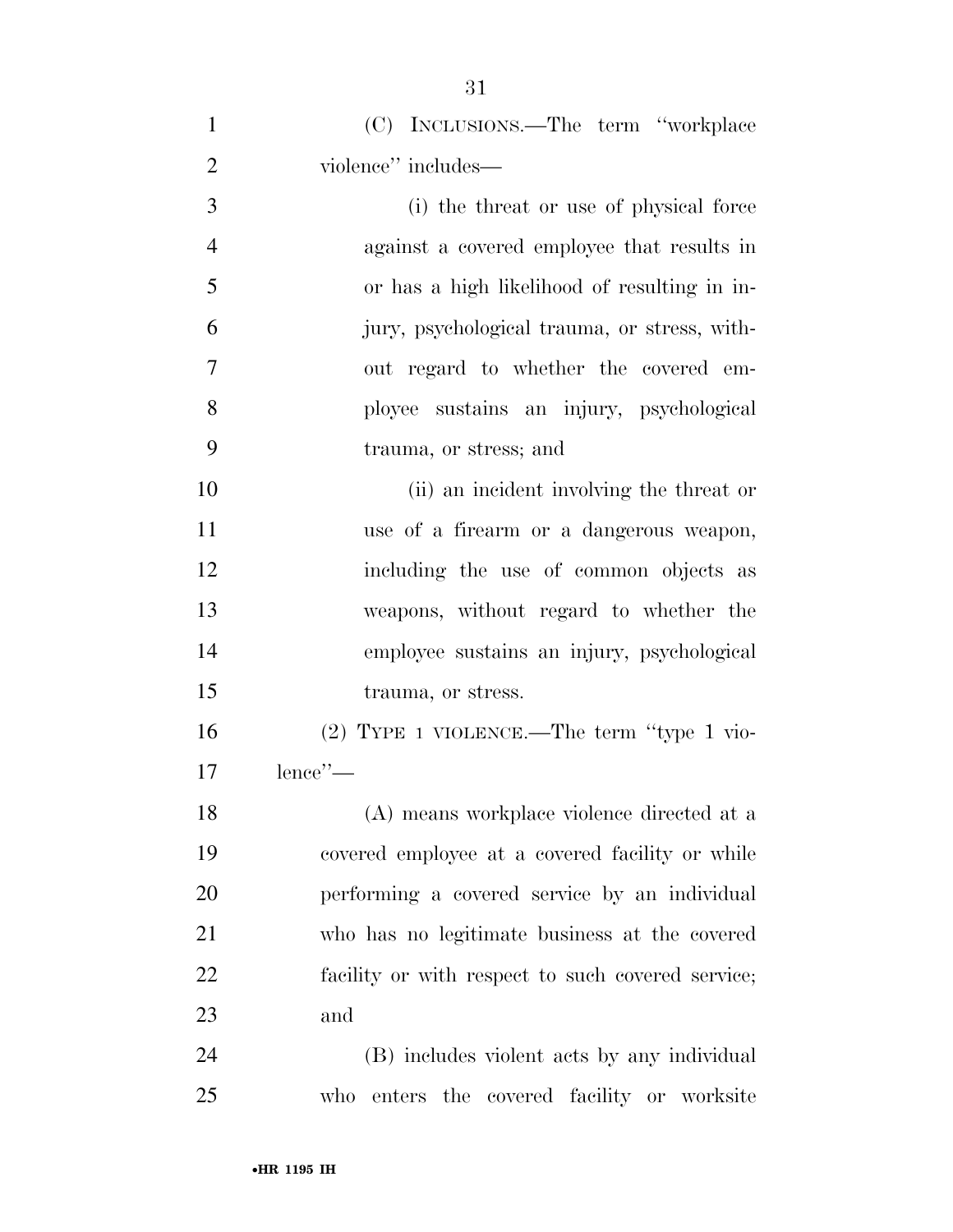| $\mathbf{1}$   | where a covered service is being performed with         |
|----------------|---------------------------------------------------------|
| $\overline{2}$ | the intent to commit a crime.                           |
| 3              | $(3)$ TYPE 2 VIOLENCE.—The term "type 2 vio-            |
| $\overline{4}$ | lence" means workplace violence directed at a cov-      |
| 5              | ered employee by customers, clients, patients, stu-     |
| 6              | dents, inmates, or any individual for whom a covered    |
| 7              | facility provides services or for whom the employee     |
| 8              | performs covered services.                              |
| 9              | $(4)$ TYPE 3 VIOLENCE.—The term "type 3 vio-            |
| 10             | lence" means workplace violence directed at a cov-      |
| 11             | ered employee by a present or former employee, su-      |
| 12             | pervisor, or manager.                                   |
| 13             | $(5)$ TYPE 4 VIOLENCE.—The term "type 4 vio-            |
| 14             | lence" means workplace violence directed at a cov-      |
| 15             | ered employee by an individual who is not an em-        |
| 16             | ployee, but has or is known to have had a personal      |
| 17             | relationship with such employee, or with a customer,    |
| 18             | client, patient, student, inmate, or any individual for |
| 19             | whom a covered facility provides services or for        |
| 20             | whom the employee performs covered services.            |
| 21             | $(6)$ THREAT OF VIOLENCE.—The term "threat"             |
| 22             | of violence" means a statement or conduct that—         |
| 23             | (A) causes an individual to fear for such               |
| 24             | individual's safety because there is a reasonable       |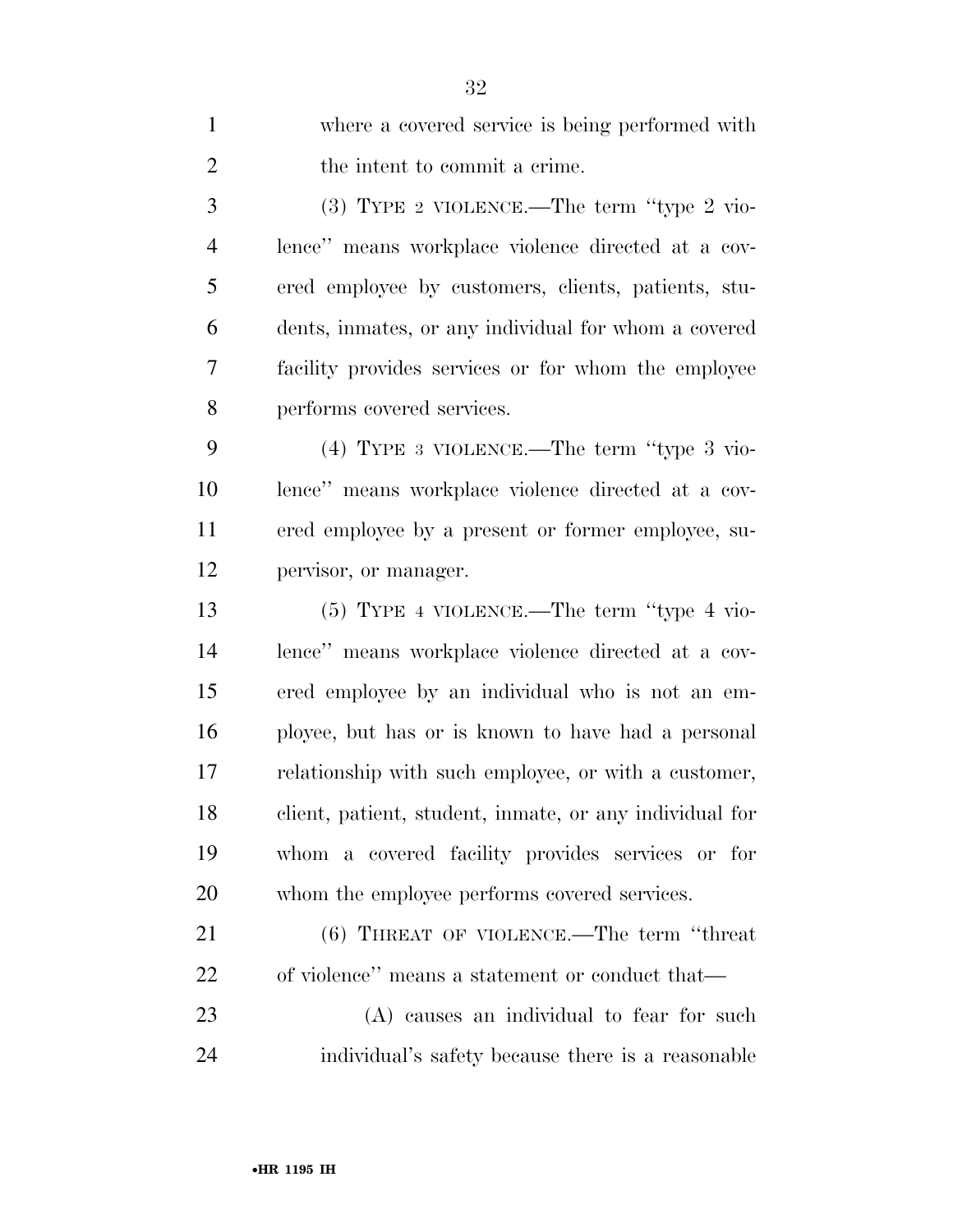| $\mathbf{1}$   | possibility the individual might be physically in-       |
|----------------|----------------------------------------------------------|
| $\overline{2}$ | jured; and                                               |
| 3              | (B) serves no legitimate purpose.                        |
| $\overline{4}$ | (7) ALARM.—The term "alarm" means a me-                  |
| 5              | chanical, electrical, or electronic device that does not |
| 6              | rely upon an employee's vocalization in order to alert   |
| 7              | others.                                                  |
| 8              | (8) DANGEROUS WEAPON.—The term "dan-                     |
| 9              | gerous weapon" means an instrument capable of in-        |
| 10             | flicting death or serious bodily injury, without re-     |
| 11             | gard to whether such instrument was designed for         |
| 12             | that purpose.                                            |
| 13             | (9) ENGINEERING CONTROLS.—                               |
| 14             | (A) IN GENERAL.—The term "engineering                    |
| 15             | controls" means an aspect of the built space or          |
| 16             | a device that removes a hazard from the work-            |
| 17             | place or creates a barrier between a covered             |
| 18             | employee and the hazard.                                 |
| 19             | (B) INCLUSIONS.—For purposes of reduc-                   |
| 20             | ing workplace violence hazards, the term "engi-          |
| 21             | neering controls" includes electronic access con-        |
| 22             | trols to employee occupied areas, weapon detec-          |
| 23             | tors (installed or handheld), enclosed work-             |
| 24             | stations with shatter-resistant glass, deep serv-        |
| 25             | ice counters, separate rooms or areas for high-          |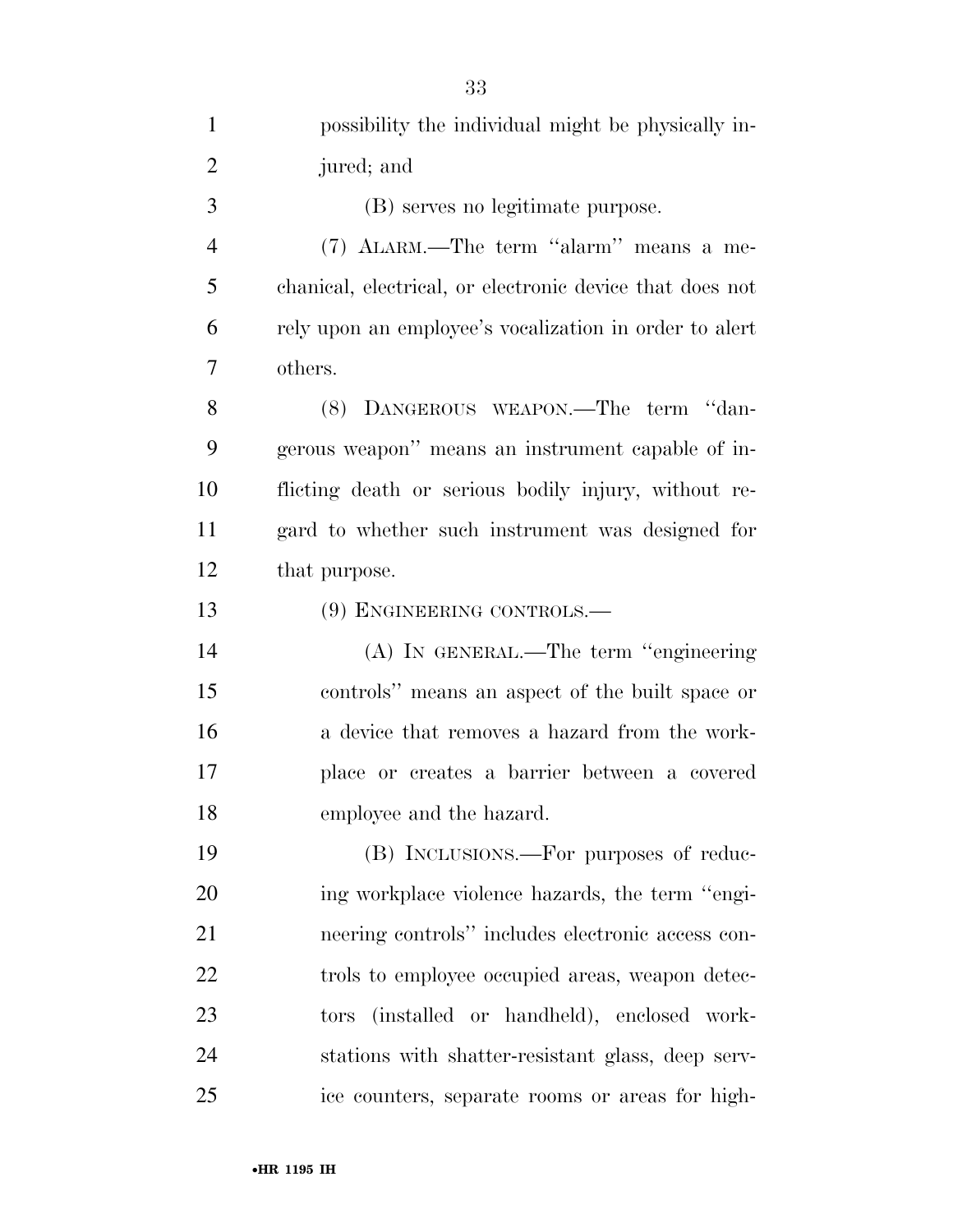| $\mathbf{1}$   | risk patients, locks on doors, removing access to      |
|----------------|--------------------------------------------------------|
| $\overline{2}$ | or securing items that could be used as weap-          |
| 3              | ons, furniture affixed to the floor, opaque glass      |
| $\overline{4}$ | in patient rooms (which protects privacy, but          |
| 5              | allows the health care provider to see where the       |
| 6              | patient is before entering the room), closed-cir-      |
| 7              | cuit television monitoring and video recording,        |
| 8              | sight-aids, and personal alarm devices.                |
| 9              | (10) ENVIRONMENTAL RISK FACTORS.—                      |
| 10             | (A) IN GENERAL.—The term "environ-                     |
| 11             | mental risk factors" means factors in the cov-         |
| 12             | ered facility or area in which a covered service       |
| 13             | is performed that may contribute to the likeli-        |
| 14             | hood or severity of a workplace violence inci-         |
| 15             | dent.                                                  |
| 16             | (B) CLARIFICATION.-Environmental risk                  |
| 17             | factors may be associated with the specific task       |
| 18             | being performed or the work area, such as              |
| 19             | working in an isolated area, poor illumination         |
| 20             | or blocked visibility, and lack of physical bar-       |
| 21             | riers between individuals and persons at risk of       |
| 22             | committing workplace violence.                         |
| 23             | (11) PATIENT-SPECIFIC RISK FACTORS.—The                |
| 24             | term "patient-specific risk factors" means factors     |
| 25             | specific to a patient that may increase the likelihood |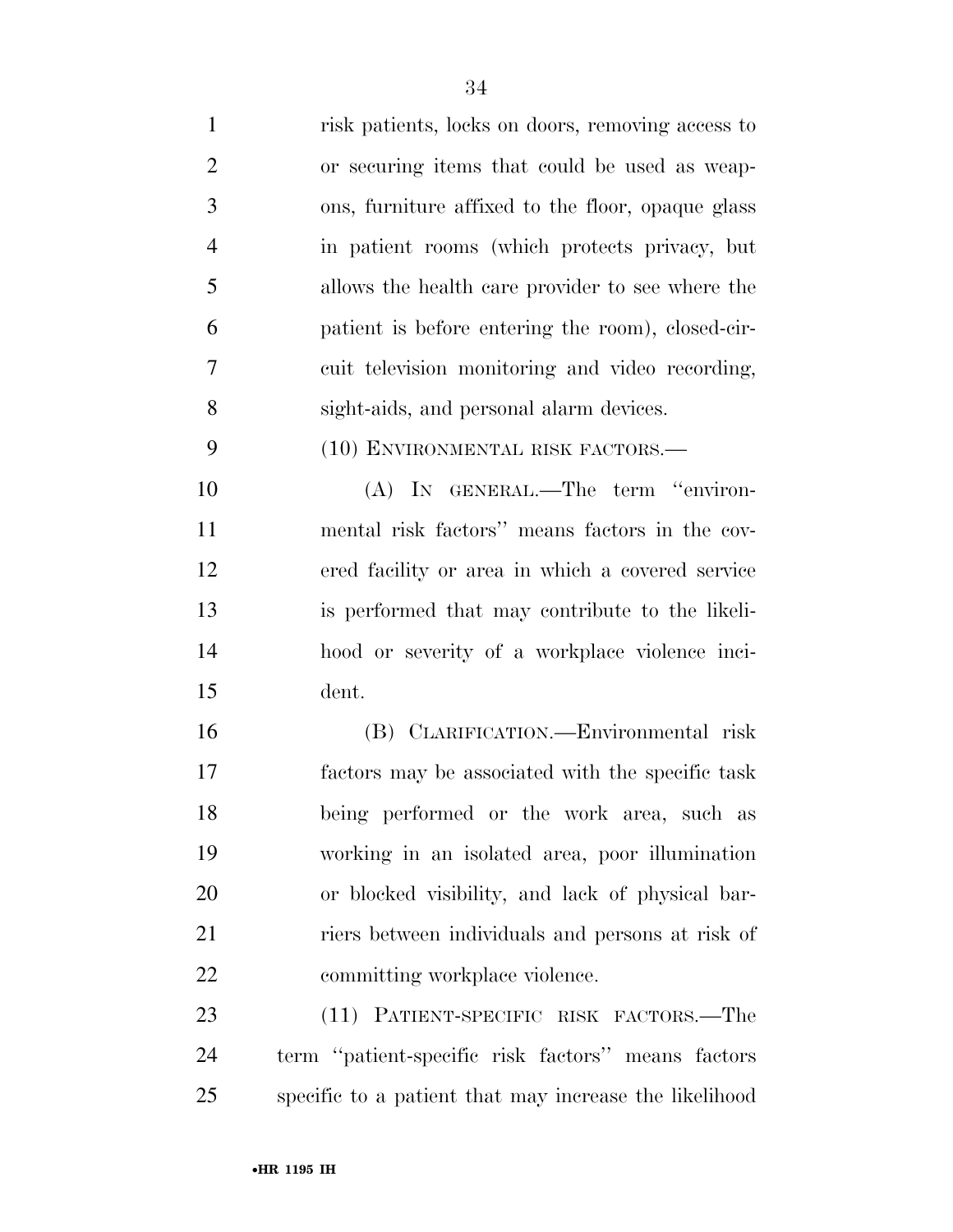| $\mathbf{1}$   | or severity of a workplace violence incident, includ- |
|----------------|-------------------------------------------------------|
| $\overline{2}$ | $ing$ —                                               |
| 3              | (A) a patient's treatment and medication              |
| $\overline{4}$ | status, and history of violence and use of drugs      |
| 5              | or alcohol; and                                       |
| 6              | (B) any conditions or disease processes of            |
| $\overline{7}$ | the patient that may cause the patient to expe-       |
| 8              | rience confusion or disorientation, be non-re-        |
| 9              | sponsive to instruction, behave unpredictably, or     |
| 10             | engage in disruptive, threatening, or violent be-     |
| 11             | havior.                                               |
| 12             | (12) SECRETARY.—The term "Secretary"                  |
| 13             | means the Secretary of Labor.                         |
| 14             | (13) WORK PRACTICE CONTROLS.-                         |
| 15             | (A) IN GENERAL.—The term "work prac-                  |
| 16             | tice controls" means procedures and rules that        |
| 17             | are used to effectively reduce workplace violence     |
| 18             | hazards.                                              |
| 19             | (B) INCLUSIONS.—The term "work prac-                  |
| 20             | tice controls" includes—                              |
| 21             | (i) assigning and placing sufficient                  |
| 22             | numbers of staff to reduce patient-specific           |
| 23             | type 2 violence hazards;                              |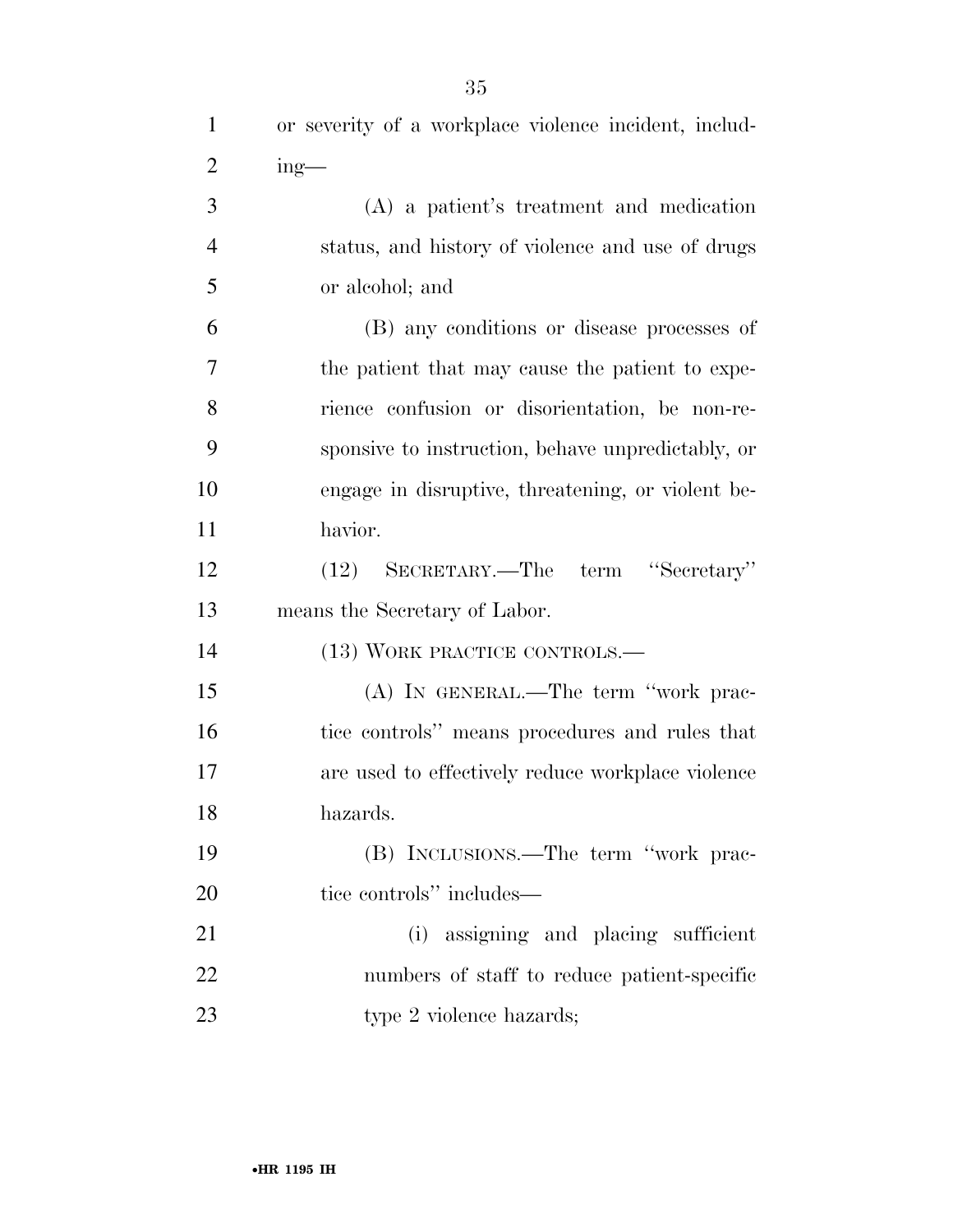| $\mathbf{1}$   | (ii) provision of dedicated and avail-           |
|----------------|--------------------------------------------------|
| $\overline{2}$ | able safety personnel such as security           |
| 3              | guards;                                          |
| $\overline{4}$ | (iii) employee training on workplace             |
| 5              | violence prevention methods and tech-            |
| 6              | niques to de-escalate and minimize violent       |
| 7              | behavior; and                                    |
| 8              | (iv) employee training on procedures             |
| 9              | for response in the event of a workplace vi-     |
| 10             | olence incident and for post-incident re-        |
| 11             | sponse.                                          |
| 12             | <b>TITLE II-AMENDMENTS TO THE</b>                |
|                |                                                  |
| 13             | <b>SOCIAL SECURITY ACT</b>                       |
| 14             | SEC. 201. APPLICATION OF THE WORKPLACE VIOLENCE  |
| 15             | PREVENTION STANDARD TO CERTAIN FACILI-           |
| 16             | TIES RECEIVING MEDICARE FUNDS.                   |
| 17             | (a) IN GENERAL.—Section 1866 of the Social Secu- |
| 18             | rity Act (42 U.S.C. 1395cc) is amended—          |
| 19             | $(1)$ in subsection $(a)(1)$ —                   |
| 20             | $(A)$ in subparagraph $(X)$ , by striking        |
| 21             | "and" at the end;                                |
| 22             | $(B)$ in subparagraph $(Y)$ , by striking at     |
| 23             | the end the period and inserting "; and"; and    |
| 24             | $(C)$ by inserting after subparagraph $(Y)$      |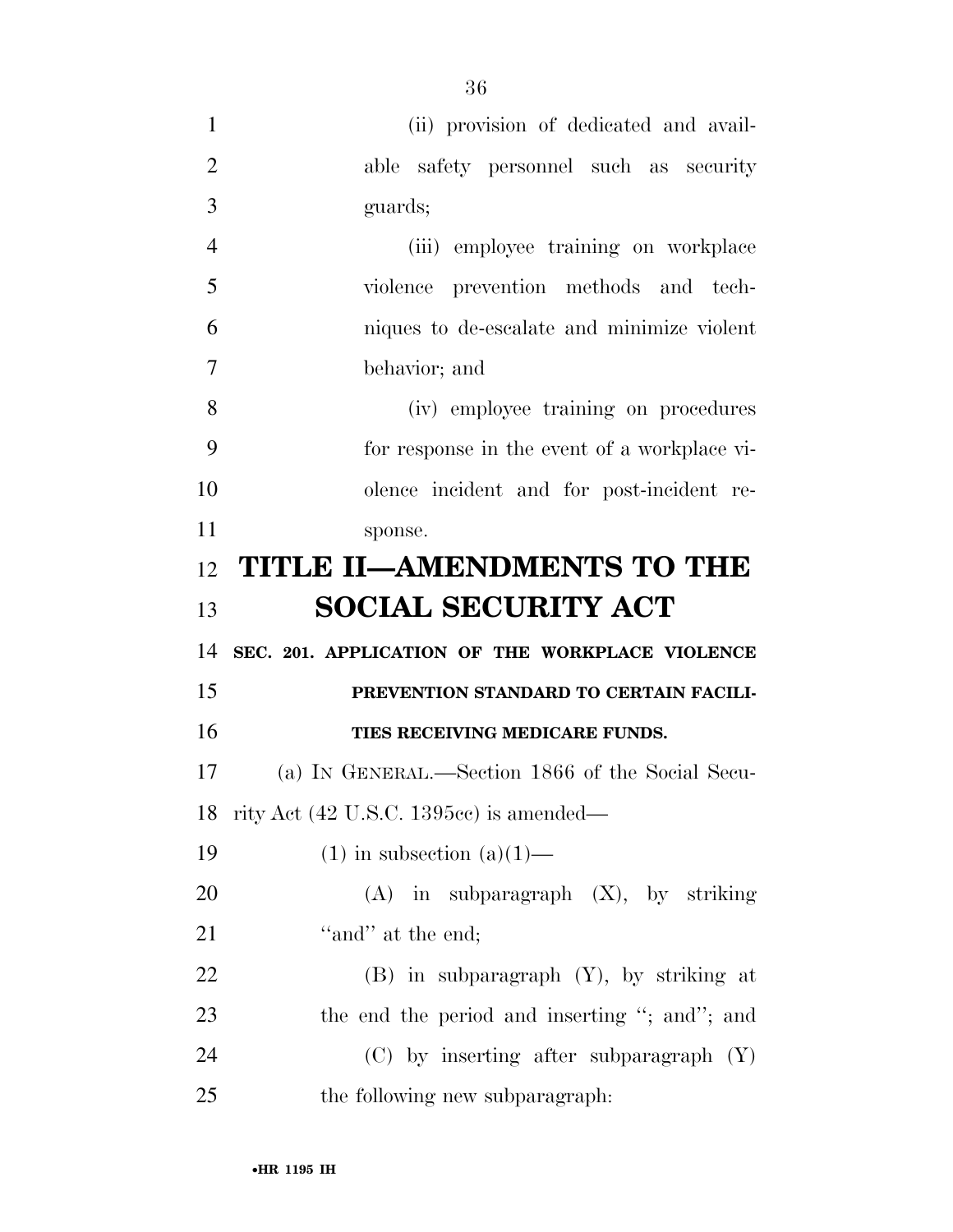| $\mathbf{1}$   | $\lq\lq (Z)$ in the case of hospitals that are not other- |
|----------------|-----------------------------------------------------------|
| $\overline{2}$ | wise subject to the Occupational Safety and Health        |
| 3              | Act of 1970 (or a State occupational safety and           |
| $\overline{4}$ | health plan that is approved under 18(b) of such          |
| 5              | Act) and skilled nursing facilities that are not other-   |
| 6              | wise subject to such Act (or such a State occupa-         |
| 7              | tional safety and health plan), to comply with the        |
| 8              | Workplace Violence Prevention Standard (as pro-           |
| 9              | mulgated under section 101 of the Workplace Vio-          |
| 10             | lence Prevention for Health Care and Social Service       |
| 11             | Workers Act)."; and                                       |
| 12             | $(2)$ in subsection $(b)(4)$ —                            |
| 13             | $(A)$ in subparagraph $(A)$ , by inserting                |
| 14             | "and a hospital or skilled nursing facility that          |
| 15             | fails to comply with the requirement of sub-              |
| 16             | section $(a)(1)(Z)$ (relating to the Workplace Vi-        |
| 17             | Prevention<br>Standard)"<br>olence<br>after               |
| 18             | "Bloodborne Pathogens standard)"; and                     |
| 19             | $(B)$ in subparagraph $(B)$ —                             |
| 20             | (i) by striking " $(a)(1)(U)$ " and insert-               |
| 21             | ing "(a) $(1)(V)$ "; and                                  |
| 22             | (ii) by inserting " $(or, in the case of a)$              |
| 23             | failure to comply with the requirement of                 |
| 24             | subsection $(a)(1)(Z)$ , for a violation of the           |
| 25             | Workplace Violence Prevention standard                    |